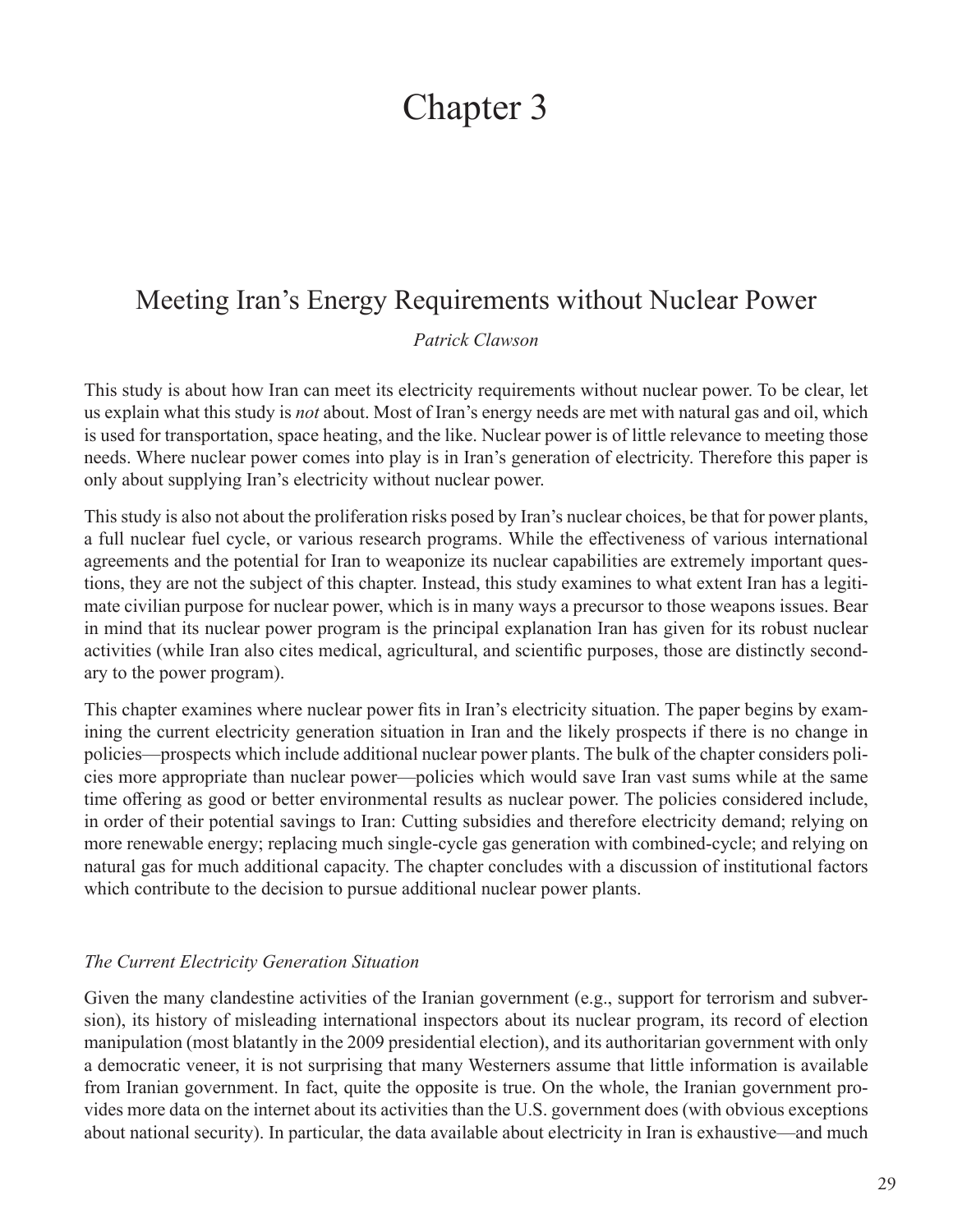#### of it is in English.

In 2015—meaning the Iranian year which ends on March 20 of the next Western calendar year—Iran generated 280 billion kilowatt-hours (KwH) of electricity.<sup>1</sup> Of that total, 123 billion KwH came from facilities owned by the Ministry of Energy (MOE); note that MOE is largely concerned with electricity, since the separate Ministry of Oil is responsible for all aspects of oil and natural gas production and distribution (see Table 1.21, Gross Power Generation). Of the non-MOE electricity, 153 billion KwH came from facilities owned in theory by the "private sector"—which is not very private—and connected to the national grid, 6 billion KwH from facilities connected to and owned by large industries, and less than 1 billion KwH from other facilities not connected to the national grid – those being in isolated regions.

| Year | Steam      |         | Gas Turbine |         | <b>Combined Cycle</b> |         | Diesel | Hydro  | Nuclear &<br>Renewable Energy |         | Total   |         |         |
|------|------------|---------|-------------|---------|-----------------------|---------|--------|--------|-------------------------------|---------|---------|---------|---------|
|      | <b>MOE</b> | non-MOE | <b>MOE</b>  | non-MOE | MOE.                  | non-MOE | MOE    | MOE    | MOE                           | non-MOE | MOE     | non-MOE | Overall |
| 1967 | 0.732      |         | 0.056       |         |                       |         | 0.396  | 0.658  |                               |         | 1.842   |         | 1.842   |
| 1978 | 6.316      |         | 3.928       |         |                       |         | 0.893  | 6.249  |                               |         | 17.386  |         | 17.386  |
| 1996 | 62.364     |         | 15.475      | 0.35    |                       |         | 0.61   | 7.376  |                               |         | 85.825  | 0.35    | 86.175  |
| 2010 | 90.348     | 3.725   | 33,646      | 24.75   | 70,658                |         | 0.128  | 9.523  | 0.212                         |         | 204.303 | 28.475  | 232.778 |
| 2015 | 61.66      | 25.299  | 21.339      | 54.084  | 22.961                | 77.975  | 0.065  | 14.087 | 3.094                         | 0.115   | 120.112 | 157.358 | 277.47  |

#### **Table 1: Gross Power Generation, 1978-2015 (billion KWh)2**

Even more so than in most countries, the "private sector" facilities are highly dependent on government policies, as discussed below. These facilities are a recent phenomenon. The first non-MOE generation was only in 2000.<sup>3</sup> As late as 2010, non-MOE facilities were only 17% of total operational capacity; 2015 was the first year in which non-MOE operational capacity exceeded that of MOE (see Figure 1, Operational Capacity of Power Plants by Ownership). Most of the growth of private facilities has come from privatization of facilities built by MOE, not new construction. Consider that between 2010 and 2015, the capacity of non-MOE grew 23,596 MW while total national capacity—MOE plus private—grew 10,639 MW.

<sup>1. &</sup>quot;Detailed Statistics of Iran's Electricity Industry - 1395 [2016/17]" in Persian, MOE/Tavanir, p. 1, available from [http://](http://isn.moe.gov.ir/%DA%AF%D8%B2%D8%A7%D8%B1%D8%B4%D8%A7%D8%AA-%D8%A7%D9%85%D8%A7%D8%B1%D9%8A/%D8%A7%D9%85%D8%A7%D8%B1-%D8%AA%D9%81%D8%B5%D9%8A%D9%84%D9%8A-%D8%B5%D9%86%D8%B9%D8%AA-%D8%A8%D8%B1%D9%82-%D8%A7%D9%8A%D8%B1%D8%A7%D9%86-%D8%8C-%D9%88%D9%8A%DA%98%D9%87-%D9%85%D8%AF%D9%8A%D8%B1%D9%8A%D8%AA-%D8%B1%D8%A7%D9%87%D8%A8%D8%B1%D8%AF%D9%8A-%D8%B3) [isn.moe.gov.ir/getattachment/05b65404-b61f-4dd3-9490-2ef35c6a965f/راما-يليضفت-تعنص-قرب-ناريا،-هژيو-تيريدم-](http://isn.moe.gov.ir/%DA%AF%D8%B2%D8%A7%D8%B1%D8%B4%D8%A7%D8%AA-%D8%A7%D9%85%D8%A7%D8%B1%D9%8A/%D8%A7%D9%85%D8%A7%D8%B1-%D8%AA%D9%81%D8%B5%D9%8A%D9%84%D9%8A-%D8%B5%D9%86%D8%B9%D8%AA-%D8%A8%D8%B1%D9%82-%D8%A7%D9%8A%D8%B1%D8%A7%D9%86-%D8%8C-%D9%88%D9%8A%DA%98%D9%87-%D9%85%D8%AF%D9%8A%D8%B1%D9%8A%D8%AA-%D8%B1%D8%A7%D9%87%D8%A8%D8%B1%D8%AF%D9%8A-%D8%B3)ي<u>س-ع</u>دربهار،-س. This very lengthy report has, as the title indicates, detailed statistics.

<sup>2.</sup> *Statistical Report on 49 Years of Activities of Iran Electric Power Industry (1967-2015)*, Tavanir Holding Company and Islamic Republic of Iran Ministry of Energy, 2016, p.10.

<sup>3.</sup> All of the data in the rest of this section, unless otherwise noted, are from the MOE/Tavanir Statistical Report on 2*9 Years of Activity of Iran Electric Power Industry (1967-2015)*.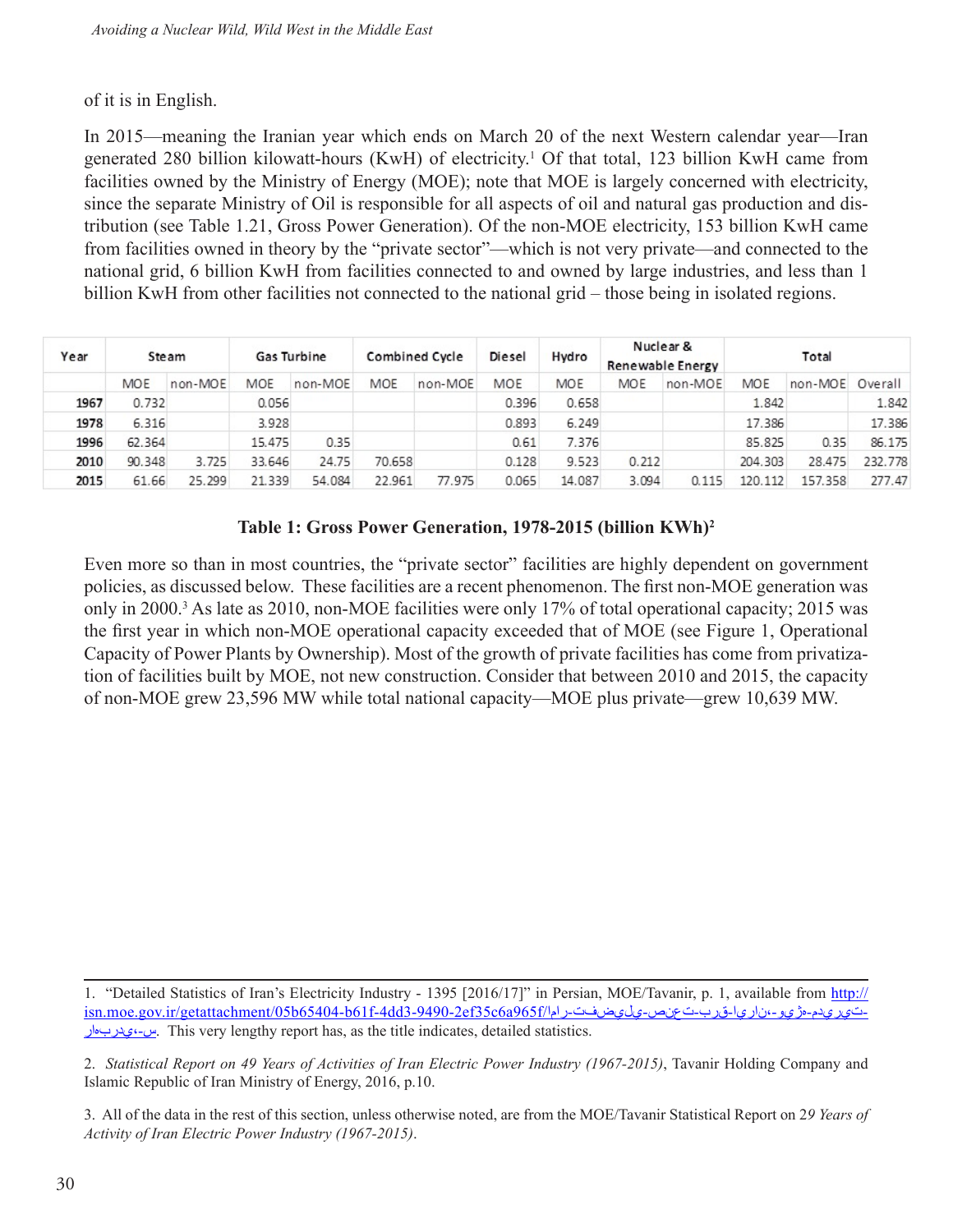

**Figure 1: Operational Capacity of Power Plants by Ownership**

Gas has long predominated in the Iranian power-generation mix. At the time of the 1978 revolution, Iran's capacity was 6,362 MW of which hydro was 1,804; diesel, 447; and gas 4,111, with 1,606 steam and 2,505 single-cycle gas turbine (see Table 2, Operational Capacity of Power Plants, and Figure 2, Operational Capacity of Power Plants by Fuel Type). In recent years, Iran is increasingly moving towards combinedcycle technology. The first combined-cycle facilities became operational in 1997, and by 2015, such facilities made up 23% of national operational capacity. In 2015, the operational capacity of Iran's power plants was 64,708 megawatts (MW), of which 61,992 used natural gas, 284 used diesel, 11,278 were hydro facilities, 1,140 were nuclear, and 53 were renewable MOE owned 32,119 MW; others, 32,589 MW. Of the natural gas facilities, 15,210 were steam (10,942 MOE and 4,268 non-MOE); 21,630 single-cycle gas turbine (5,086 MOE and 16,544 non-MOE), and 15,112 combined cycle (3,389 MOE and 11,723 non-MOE).

| Year | <b>Steam</b> |         | <b>Gas Turbine</b> |         | <b>Combined Cycle</b> |                      | <b>Diesel</b> | <b>Hydro</b> | <b>Total</b> |         |         |
|------|--------------|---------|--------------------|---------|-----------------------|----------------------|---------------|--------------|--------------|---------|---------|
|      | <b>MOE</b>   | non-MOE | <b>MOE</b>         | non-MOE | <b>MOE</b>            | $non-$<br><b>MOE</b> | <b>MOE</b>    | <b>MOE</b>   | <b>MOE</b>   | non-MOE | Overall |
| 1967 | 324          |         | 62                 |         |                       |                      | 154           | 309          | 849          |         | 849     |
| 1978 | 1606         |         | 2505               |         |                       |                      | 447           | 1804         | 6362         |         | 6362    |
| 1996 | 11456        |         | 7379               |         |                       |                      | 412           | 1963         | 21210        |         | 21210   |
| 2010 | 14560        | 661     | 9959               | 8332    | 11698                 |                      | 279           | 8486         | 44974        | 8993    | 53967   |
| 2015 | 10942        | 4268    | 5086               | 16544   | 3389                  | 11723                | 284           | 11278        | 30979        | 32535   | 63514   |

**Table 2: Operational Capacity of Power Plants (MW), 1967-20154**

4. *Statistical Report on 49 Years of Activities of Iran Electric Power Industry (1967-2015)*, Tavanir Holding Company and Islamic Republic of Iran Ministry of Energy, 2016, p.8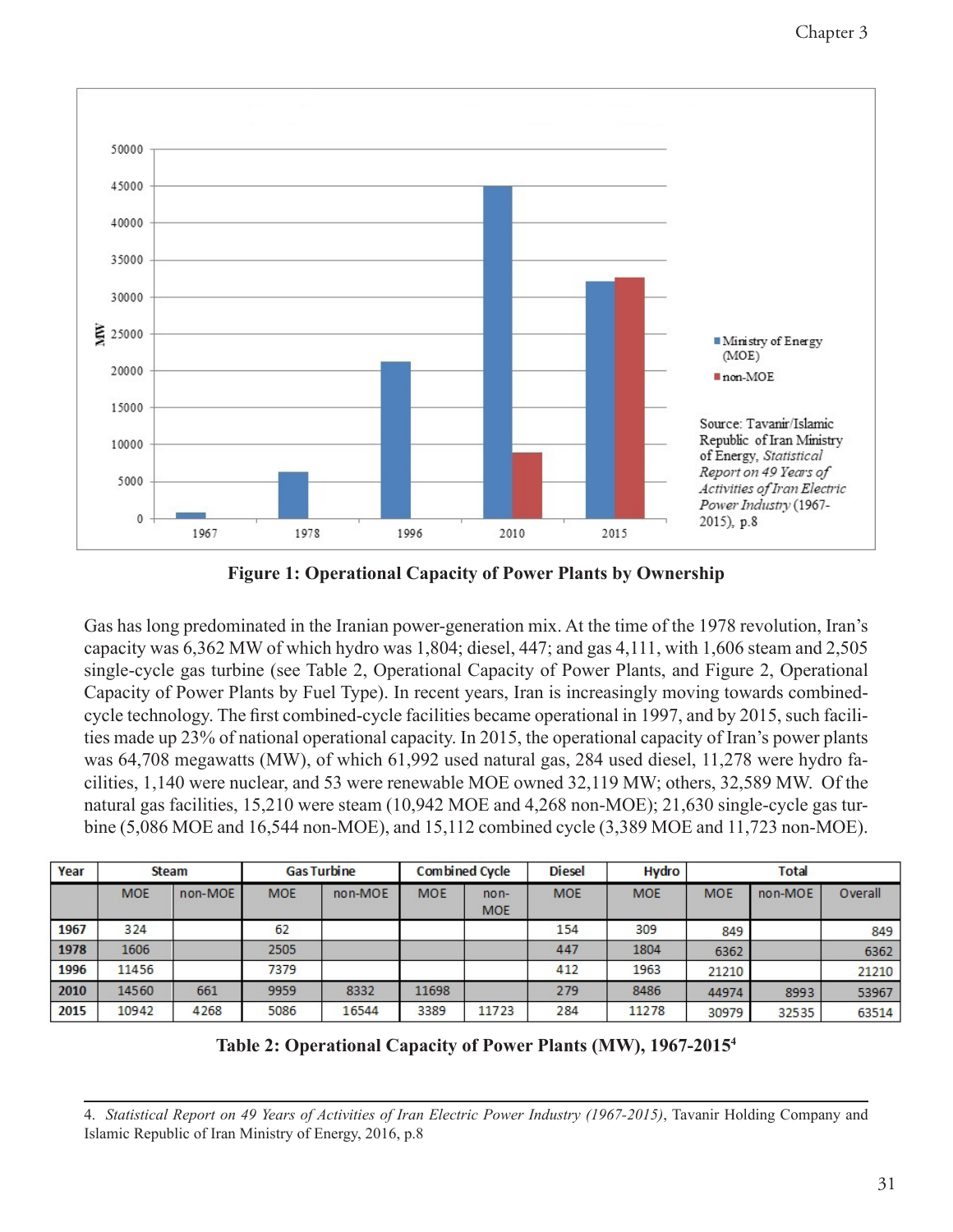

**Figure 2: Operational Capacity of Power Plants by Fuel Type**

Iran has been rapidly expanding its operational capacity for many years. From 1967 to 1978—the Shah's last year—operational capacity rose 650%, an average annual increase of 18%. More recently, capacity has almost tripled since the first combined-cycle facilities started about twenty years ago, going from 23,050 in 1996 to 64,708 in 2015, an average annual increase of 5.58%.

Whereas the additional capacity under the Shah was mostly single-cycle gas turbine, the revolutionary government in its first decades mostly built steam plants. Of the 14,848 increase in operational capacity from 1978 to 1996, 9,850 was steam and 4,874 was single-cycle gas turbine; there was little change in hydro or diesel. More recently, the pattern has shifted, with a burst of hydro dam construction, considerable combined-cycle gas, and continued considerable addition of single-cycle gas turbine. In the period 1996-2015, of the 41,658 MW capacity increase, 15,112 has been combined cycle; 14,251 single-cycle gas turbine; 3,754 steam; 9,279 hydro; 1,140 nuclear; and 53 renewable, while diesel shrank 194.

Of the fuel consumed for electricity generation, gas predominates. In 2015, gas provided 525.81 million tons of oil equivalent (MTOE), while fuel oil provided 5.85 MTOE (see Table 3, Fuel Consumption of Power Plants). Note that because gas supply is insufficient to meet all demand during the peak consumption period in the winter, gas is provided for heating and industrial use while electricity generators have to shift to using fuel oil. One Iranian study comparing the economics of differing fuel sources used as an assumption that fuel oil would be burned three months a year.<sup>5</sup> From the Iranian data, it would appear that the shift takes place primarily at MOE facilities; the non-MOE facilities use very little fuel oil or diesel, even though some of the operational capacity of such facilities is steam, which can handle the fuel switch

<sup>5.</sup> M. Khakbazan-Fard et al., "Generation Expansion Planning for Iran Power Grid," *Iranian Journal of Science and Technology – Transaction B: Engineering* 34, no. B3, 2010.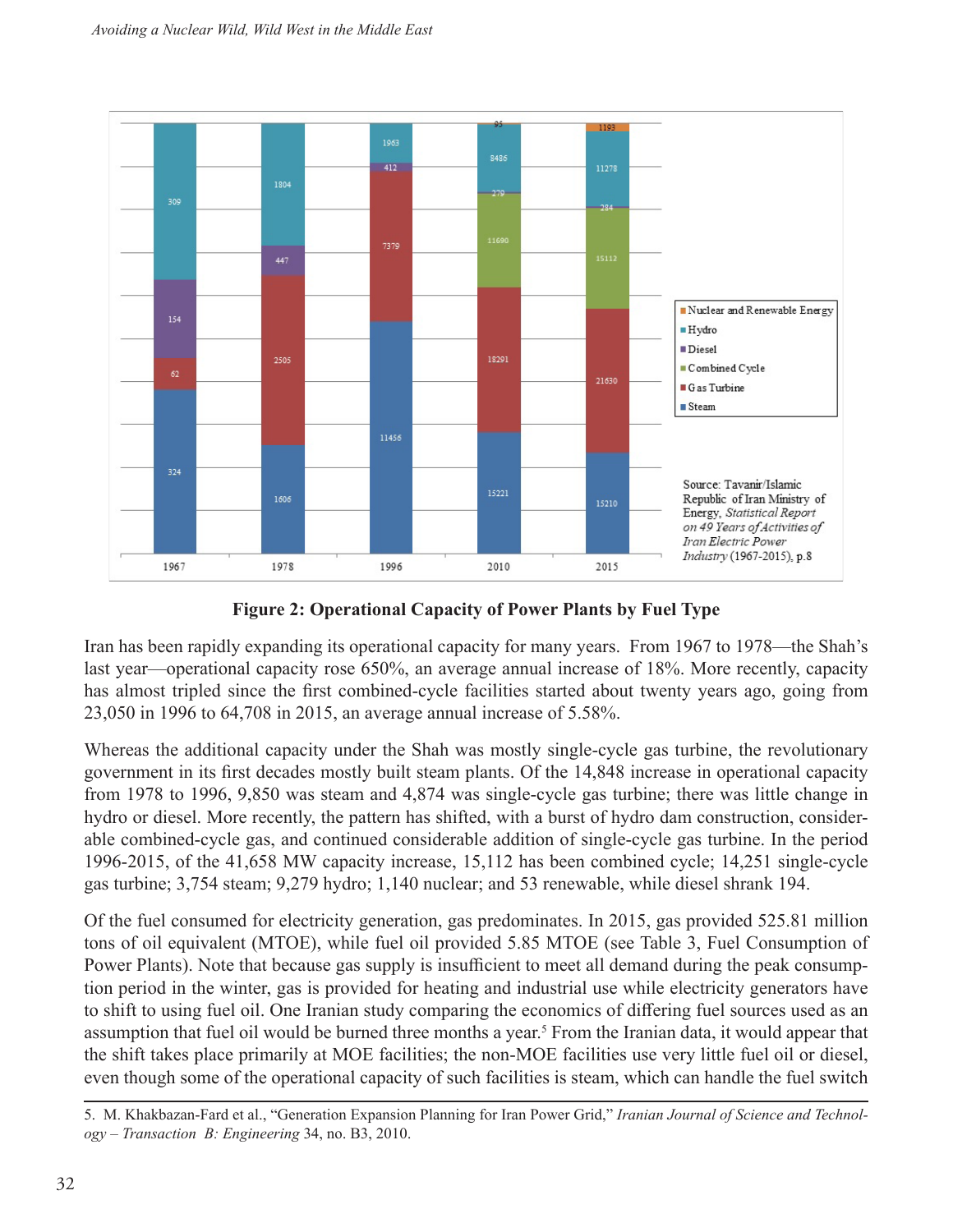over more readily than can turbine facilities. That said, even the most recently built gas-fired turbine generating facilities have to include large storage facilities for fuel oil, and news reports treat as a matter of fact that fuel oil will be burned in the winter. The Iranian data show that the problem became worse after 2009 as natural gas use for electricity generation actually fell (see Figure 3, Trend of Power Generation of Thermal and Non-Thermal Power Plants by Fuel Types, taken directly from an Iranian report).<sup>6</sup>

| Year |            | <b>Diesel</b> |            | <b>Fuel Oil</b> |            | <b>Natural Gas</b> | <b>Total</b> |          |          |
|------|------------|---------------|------------|-----------------|------------|--------------------|--------------|----------|----------|
|      | <b>MOE</b> | non-MOE       | <b>MOE</b> | non-MOE         | <b>MOE</b> | non-MOE            | <b>MOE</b>   | non-MOE  | Overall  |
| 1967 | 114648     |               | 262173     |                 | 11700      |                    | 388521       |          | 388521   |
| 1978 | 1240896    |               | 855645     |                 | 1242000    |                    | 3338541      |          | 3338541  |
| 1996 | 854802     |               | 6276978    |                 | 12098700   |                    | 19230480     |          | 19230480 |
| 2010 | 3799401    | 1189473       | 7468137    |                 | 33664500   | 6736500            | 44932038     | 7925973  | 52858011 |
| 2015 | 1098429    | 4029540       | 5221542    | 633936          | 19413000   | 33168600           | 25732971     | 37832076 | 63565047 |

**Table 3: Fuel Consumption of Power Plants (tonnes of oil equivalent), 1978-20157**



Figure 3: Trend of Power Generation of Thermal and Non-Thermal Power Plants by Fuel Types<sup>8</sup>

6. Note that the Iranian data use convert the fuel types with slightly different conversion factors than the BP factors used elsewhere in this study.

7. *Statistical Report on 49 Years of Activities of Iran Electric Power Industry (1967-2015)*, Tavanir Holding Company and Islamic Republic of Iran Ministry of Energy, 2016, p.14

8. *Statistical Report on 49 Years of Activities of Iran Electric Power Industry (1967-2015)*, Tavanir/Islamic Republic of Iran Ministry of Energy, p.9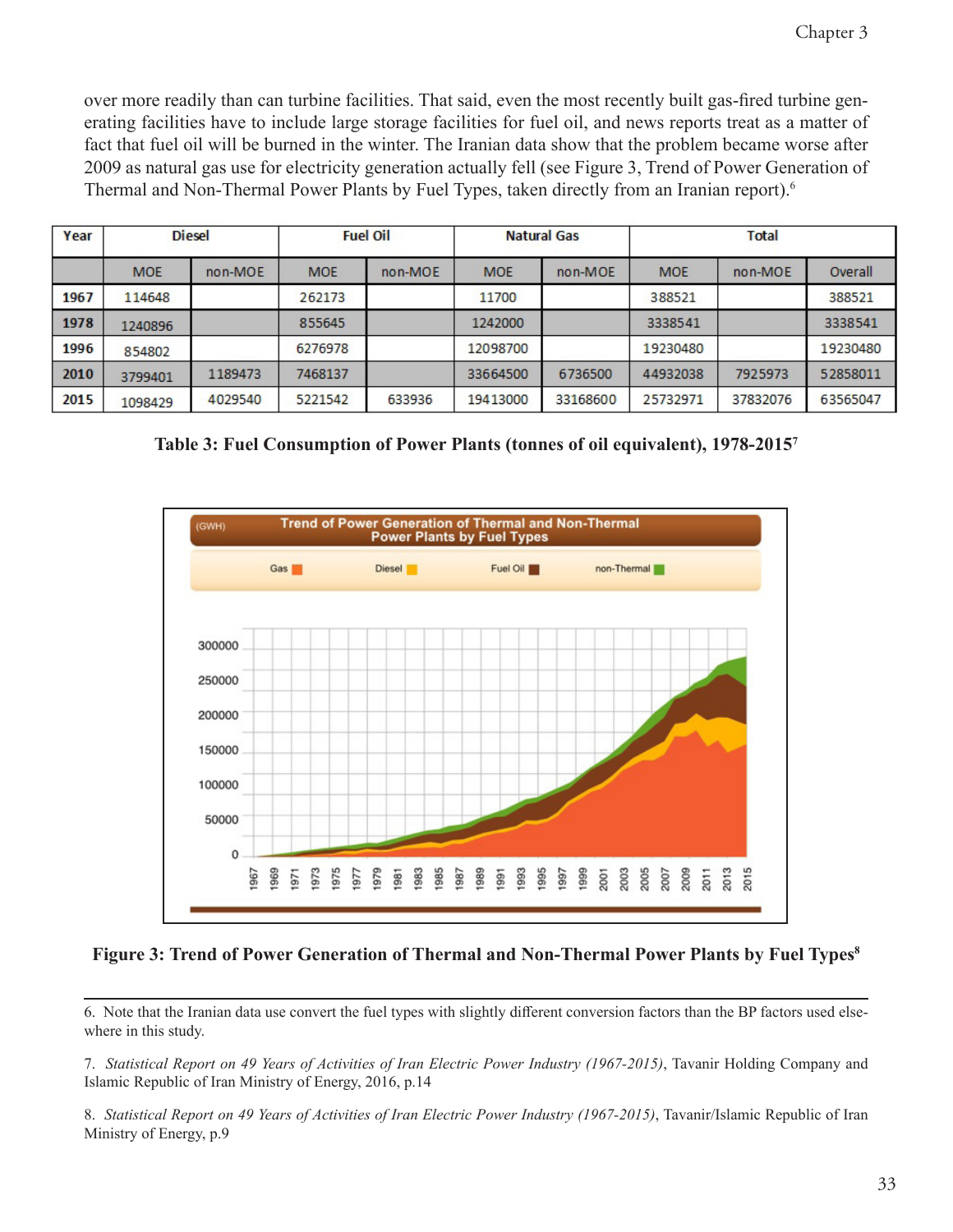Electricity is transported and distributed to consumers nearly entirely by one nationalized company, Tavanir, which is effectively part of MOE. There do not appear to be any plans to change that situation.

A brief word is in order about the place of electricity in Iran's overall energy scene. Iran is a heavy consumer of energy. In 2016, according to the widely-used BP Statistical Review of World Energy<sup>9</sup> an annual report with accompanying spreadsheet showing historical data going back many decades, Iran's primary energy consumption (271 million tons of oil equivalent) was nearly twice that of Turkey's (138 million tons of oil equivalent), a country of similar population and larger national income. Such heavy use of energy is common among the Gulf oil producers. In 2016, primary energy consumption per capita was 3.37 tons of oil equivalent in Iran, 8.26 in Saudi Arabia, 10.19 in Kuwait, and 12.28 in the United Arab Emirates—compared to 3.21 in the European Union and 7.03 in the United States.10 Iran and the Gulf oil producers countries suffer from many of the same wasteful energy policies, be it regarding electricity or such matters as subsidized gasoline.

#### *Likely Prospects Without a Change in Government Policy*

The policies presently in place are likely to lead to robust growth in electricity demand. While nearly all increased demand will be met by natural gas, Iranian authorities are determined to add additional nuclear power plants, though these plants will provide only a small portion of the additional capacity. Part of the reason that these plans are likely to come to pass is the sad record of past reform efforts.

#### Current Plans

As part of the Stanford Iran 2040 Project, in April 2017, four scholars presented a paper entitled "The Outlook for Natural Gas, Electricity and Renewable Energy in Iran."11 They argue that through 2040, Iran is likely to add capacity at the rate of 1,300 MW per annum, compared to 3,000 MW per annum in the recent past (in actuality, operational capacity increased on average 2,400 MW per annum in the period 2006-2015). Given that Iran's operational capacity in 2015 was 64,708 MW, it would imply a growth rate of 1.6% per annum in the period 2015-2040. Other estimates are much higher. A late 2015 estimate by the respected private firm BMI Research forecast that electricity generation would grow at an average 2.5% per annum from 2015 through 2024.12 At the 2013 9th International Energy in Tehran, Hamed Shakouri and Allyah Kazemi from the University of Tehran presented a complex model forecast 6.3% annual growth in Iranian electricity demand for the foreseeable future.<sup>13</sup> The Iranian government's forecast growth rate is

9. *Statistical Review of World Energy*, British Petroleum, June 2017, available from [http://www.bp.com/en/global/corporate/](http://www.bp.com/en/global/corporate/energy-economics/statistical-review-of-world-energy.html) [energy-economics/statistical-review-of-world-energy.html](http://www.bp.com/en/global/corporate/energy-economics/statistical-review-of-world-energy.html).

10. Author's calculations based on energy consumption data from the BP source cited above and population data from the World Bank.

11. Pooya Azadi (Stanford), Arash Nezam Sarmadi (National Grid), Ali Mahmoudzadeh (U British Columbia), and Tara Shirvani (World Bank), "The Outlook for Natural Gas, Electricity, and Renewable Energy in Iran," Stanford Working Paper No. 3, April 2017, available from [https://iranian-studies.stanford.edu/iran-2040-project/publications/outlook-natural-gas-elec](https://iranian-studies.stanford.edu/iran-2040-project/publications/outlook-natural-gas-electricity-and-renewable-energy-iran)[tricity-and-renewable-energy-iran](https://iranian-studies.stanford.edu/iran-2040-project/publications/outlook-natural-gas-electricity-and-renewable-energy-iran).

12. BMI Research, *Iran Power Report*, Q4 2015, pp. 13-14 (note: the author has a copy of this report, which is available on line only at extremely high cost).

13. Hamed Shakouri and Allyeh Kazemi, "Electrical Energy Demand Forecast of Iran," available from [https://www.research-](https://www.researchgate.net/publication/280573416_Electrical_Energy_Demand)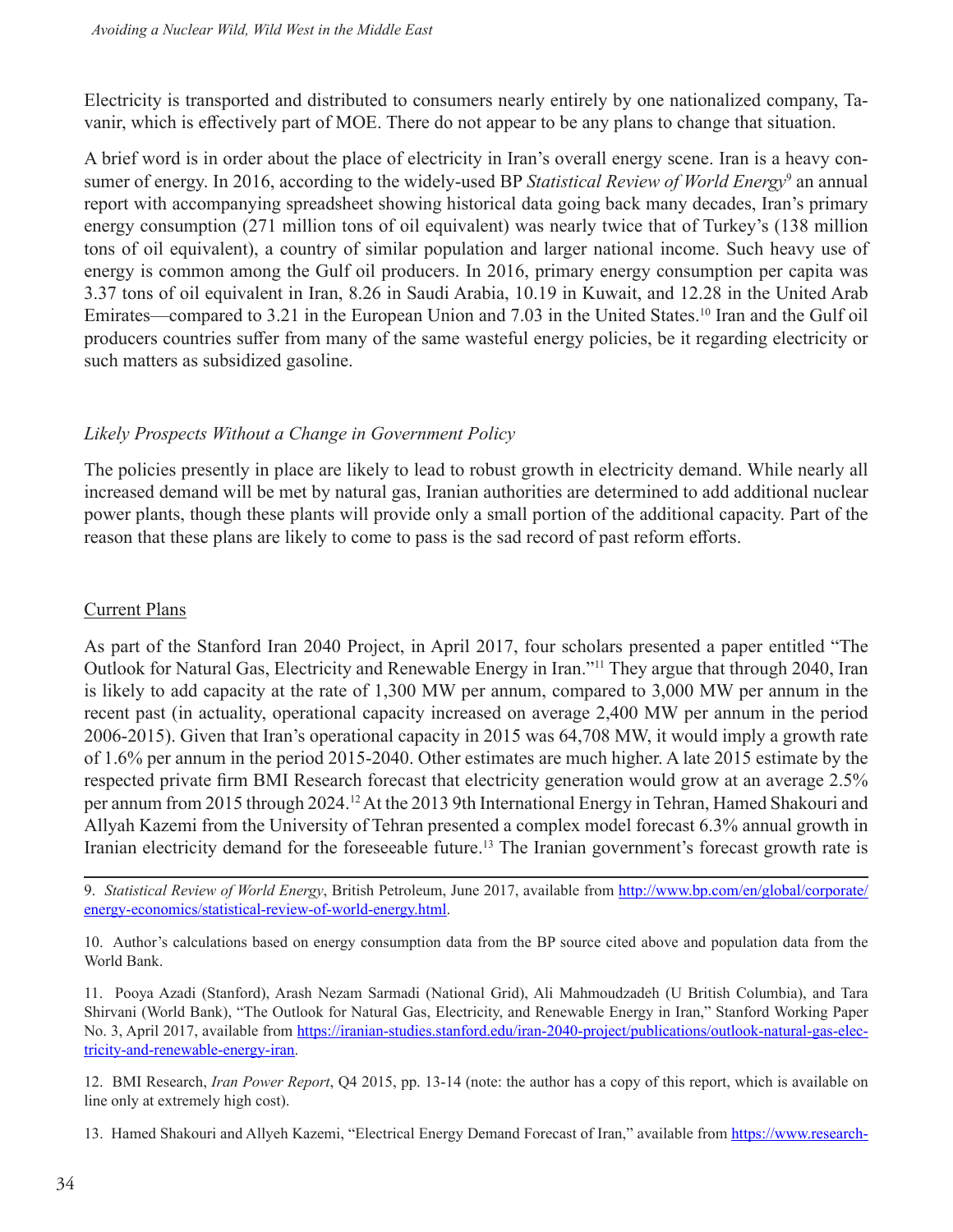higher than any of these outside predictions. Iran's Sixth Five-Year Development Plan, covering 2017-21 and approved by the Majlis in April 2017, calls for adding 25,000 MW over the five years, which would be an average annual rate growth rate of 6.75%.<sup>14</sup> A major driver of investment decisions is peak consumption, rather than average annual consumption. According to a May 2017 statement by Iran's Deputy Energy Minister, Sattar Mahmoudi, peak electricity consumption is expected to grow 7% in summer 2017 over the previous year.15 Maximum power demand occurs in the summer, typically in July and August. The maximum demand in 2015 was 53,654 MW, which MOE calculates as a 65.2% generation load factor.16 Not all of that was met; the maximum supplied power was 49,351 MW. That said, Iran has much less of a problem than many other Middle East countries about how to meet peak load. Whereas in Saudi Arabia, for instance, peak summer load is vastly higher than winter load, in Iran a fair amount of power is used for winter heating (most Iranians live in the northern cities, which are quite cold in winter), so the winter load is a respectable fraction of the summer load.

Atomic Energy Organization of Iran (AEOI) President Dr. Ali Akbar Salehi has noted that the Majlis (parliament) has charged the government to have 20,000 MW of nuclear power in a long-term horizon, and 8,000 in the medium-term, defined as 15 years.<sup>17</sup> In 2015, Salehi said that within the next 10-15 years, the number of nuclear power plants should reach eight and make up about 8-10% of electricity production. Salehi claimed that the cost per kWh of electricity generation from nuclear power was cheapest among all sources: Nuclear – 10 U.S. cents, combined cycle – 12 cents; steam – 14 cents; and single-cycle gas – 19 cents. However, the validity of his claim is questionable. Salehi frequently refers to older studies, including some from the 1970s, which enthusiastically endorsed nuclear power, especially since Iran's oil fields had already markedly aged by the 1970s (since then, technological advances have done wonders to sustain production from oil fields which had been expected to have been exhausted long ago).

More immediately, Russia and Iran signed a nuclear power cooperation agreement in November 2014 which was followed by a September 2016 agreement, signed in a grand ceremony in Moscow, for the construction of two additional nuclear power plants at Bushehr which also envisaged a further two, and four more at locations yet to be determined.18 The plants at Bushehr would be imports from Russia; the others would be Iranian-built with Russian assistance. The agreement specified that all eight would use Russian fuel. Continuing the leisurely pace of implementing the 2014 agreement, a ceremony was held in Bushehr

#### [gate.net/publication/280573416\\_Electrical\\_Energy\\_Demand.](https://www.researchgate.net/publication/280573416_Electrical_Energy_Demand)

14. Amir Kordvani and Poulad Berenjforoush, "Iran approves the Sixth Development Plan to Boost Investment," *Lexology*, available from <http://www.lexology.com/library/detail.aspx?g=9a25e9cc-44d0-45fa-9a54-905de434fc66>*.*

15. "Prediction of Increase in Peak Electricity Consumption for Summer," *Donya-e Eqtesad*, May 3, 2017, available from <http://donya-e-eqtesad.com/SiteKhan/1203157>*.*

16. *Statistical Report on 49 Years*, MOE/Tavanir, p 16.

17. "Production of 20,000 MW of Nuclear Power in the Long-Term," *Hamvatan*, September 11, 2016, available from *http:// www.hamvatansalam.com/news210307.html* and "Plan to Produce 20,000 MW of Atomic Electricity," *Donya-e Eqtesad*, April 30, 2016, available from <http://donya-e-eqtesad.com/SiteKhan/824089>.

18. Andrew Kramer, "Russia Reaches Deal with Iran to Construct Nuclear Plants," *The New York Times*, November 11, 2014, available from [https://www.nytimes.com/2014/11/12/world/europe/russia-to-build-2-nuclear-plants-in-iran-and-possibly-](https://www.nytimes.com/2014/11/12/world/europe/russia-to-build-2-nuclear-plants-in-iran-and-possibly-6-more.html)[6-more.html](https://www.nytimes.com/2014/11/12/world/europe/russia-to-build-2-nuclear-plants-in-iran-and-possibly-6-more.html); "Iran, Russia to Start Building Two Nuclear Power Plants," *Radio Free Europe/Radio Liberty*, September 2, 2016; and "Iran to Produce 2,000 MW of new nuclear power on the Persian Gulf," *Tasnim News*, September 10, 2016, available دیدج-یا-هتسه-قرب-تاواگـم-رازه-2-دیلوت-یارب-ناریا-زیخ /1<u>182687//1182687//, https://www.tasnimnews.com/fa/news/1395/06/20</u><br>سراف-جیملخ-میشاح-رد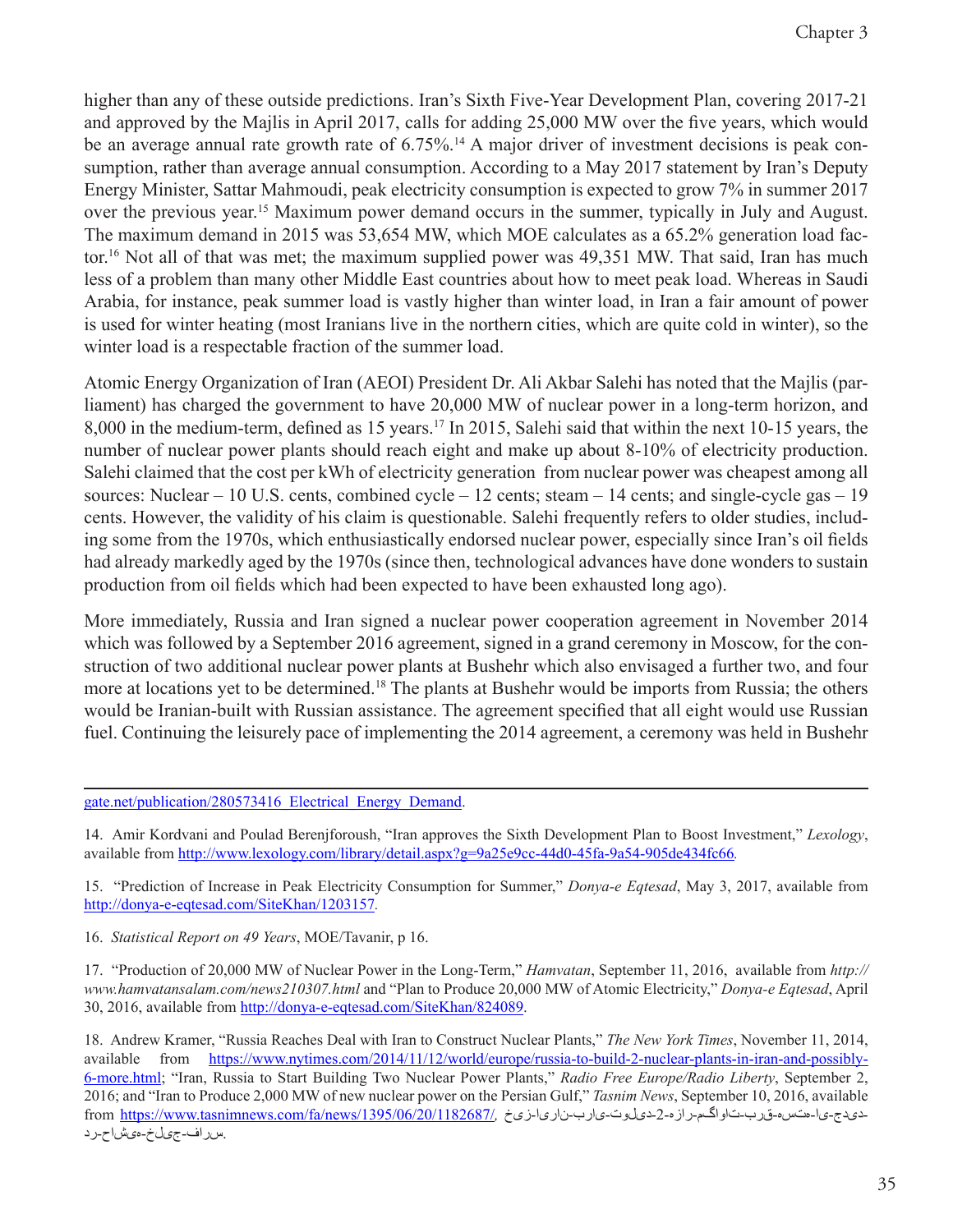to mark the formal start of construction on March 14, 201719—a week before the Iranian New Year, at a time when Iranian large-scale projects are frequently proclaimed to have begun when actual work does not get going for many months or even years later. At that ceremony, it was announced that the first 1,000 MW WWER reaction would be completed in October 2024 and the second in April 2026. It is worth noting that construction of the first Bushehr reactor took more than three times as long as the schedule announced when the project was launched. Even if the ambitious announced schedule for completion of two additional nuclear power plants is met, their additional 2,000 MW capacity would be a small part of the additional capacity Iran is likely to build in the next decade. The Stanford study forecasts that additional capacity as 15,000 MW; the BMI study, as 30,000 MW; the Iranian government's plan is for even more. An additional 2,000 MW of nuclear power would be 13.4% of the lower estimate and 6.7% of the higher estimate.

#### Ineffective past reform efforts

Any discussion of Iran's electricity sector should include a frank evaluation of the loudly proclaimed reform efforts over the last decade. While much heralded at the time—including by the International Monetary Fund (IMF) and World Bank—as models of how to move from wasteful to efficient policies, the reforms can in retrospect be called at best modest and more accurately failures.

For years, debate raged in Iran about the vast sums being devoted to subsidizing energy, including electricity (gasoline subsidies drew most of the attention). To the surprise of many, populist President Mahmoud Ahmadinejad embraced the far-reaching reforms recommended by international economists, namely, raising energy prices to world market levels and replacing energy subsidies with cash grants to families and firms to cushion the impact of the higher prices. A version of the reform passed the Majlis on January 5, 2010, which covered the full range of energy subsidies, including gasoline and natural gas as well as electricity.20 The plan, developed in large part in consultation with the World Bank, was much heralded by the International Monetary Fund. In a September 2010 press release, the IMF noted that the suspension of oil and gas subsidies "should remove distortions and restore efficiency in the economy."<sup>21</sup>

However, the actual results differed considerably from the design intentions. For one thing, many Iranians live in apartment buildings, and it was common for the building to have only one meter—with the result that individual unit-dwellers had little incentive to be more efficient in using electricity. Even if that problem were resolved—and anecdotal evidence suggests progress on that front—the dramatic change from ending extensive subsidies hit hard at "legacy" consumers, that is, those consumers who made decisions on the basis of the past policies. An industrial firm whose cost structure is based on cheap electricity could well become unprofitable if forced to suddenly pay an unsubsidized electricity rate. For that reason, the original plan was to devote 30% of the higher revenue from the new rates to subsidized loans or grants to

<sup>19. &</sup>quot;Construction begins on Iran's Bushehr 2 Nuclear Power Plant: Rosatom," *Tehran Times*, March 15, 2017, available from [www.tehrantimes.com/news/4122015/Construction-begins-on-Iran-s-Bushehr-w-Nuclear-Power-Plant](http://www.tehrantimes.com/news/412015/Construction-begins-on-Iran-s-Bushehr-2-Nuclear-Power-Plant).

<sup>20. &</sup>quot;Putting an End to the Subsidy Trap," *Financial Tribune*, January 20, 2015, [https://financialtribune.com/articles/economy](https://financialtribune.com/articles/economy-domestic-economy/9392/putting-an-end-to-the-subsidy-trap)[domestic-economy/9392/putting-an-end-to-the-subsidy-trap.](https://financialtribune.com/articles/economy-domestic-economy/9392/putting-an-end-to-the-subsidy-trap)

<sup>21. &</sup>quot;IMF Survey: Iran to Cut Oil Subsidies in Energy Reform," *International Monetary Fund*, September 28, 2010 and "Case Studies on Energy Subsidy Reform: Lessons and Implications," *International Monetary Fund*, January 28, 2013, available from <http://www.imf.org/external/np/pp/eng/2013/012813a.pdf>.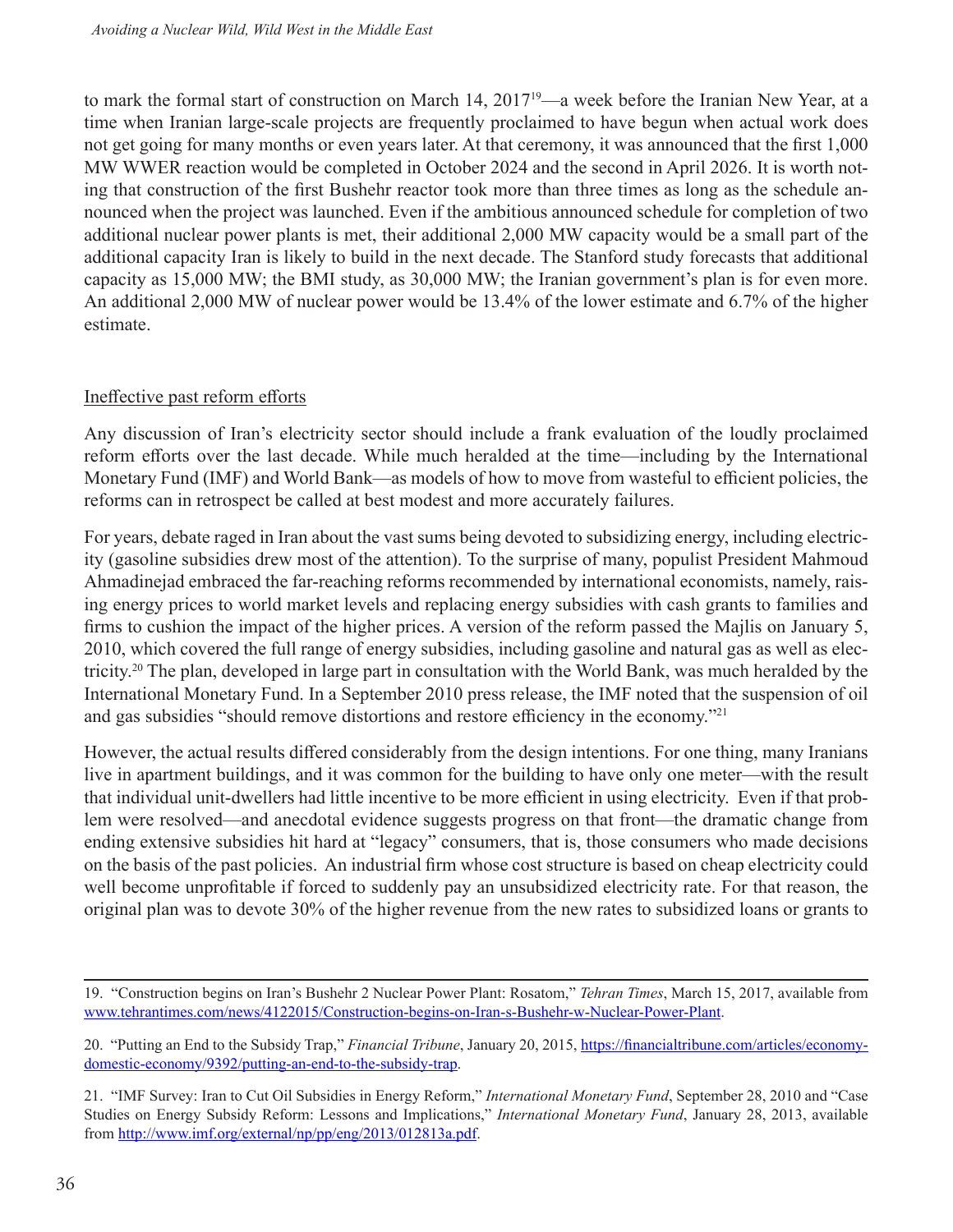firms to invest in energy-savings.<sup>22</sup> But little if any of that money materialized. What funds were generated by the reform were insufficient to cover the generous grants to families that Ahmadinejad grandly announced—especially since he abandoned the overly ambitious plan to determine each family's income and then tailor the subsidies to the amount of income (a plan remarkably at odds with Iran's circumstances, given that few families file income tax returns and little is done to enforce the income tax laws). His political opponents suggested that Ahmadinejad's interest in the energy reform was motivated by his desire to claim credit for sending each Iranian family a large check each month.

The result of charging higher rates without compensating firms was that many industries would have gone bankrupt if forced to pay the new energy rates. It would appear that some irms simply did not pay a strategy adopted by many consumers as well. The government has not published systematic data on unpaid electricity bills, but anecdotal accounts suggest that faced with soaring bills, consumers reacted with outrage and did not pay.<sup>23</sup> Given the many press reports about higher bills and given Iran's vigorous press, had there been numerous disconnections for non-payment, it would certainly have been reported and would have been deplored by populist politicians. Since no such thing occurred, it seems more likely that there were few disconnections and instead many arrears.

In the event, the new higher electricity rates were largely reversed by the collapse of the Iranian rial. Under the pressure of crippling international sanctions—the European cut-off in fuel purchases and U.S. measures which effectively prevented banks anywhere from handling payments for Iranian oil—the rial collapsed, first on the semi-legal open market and then at the official exchange rate. The official rate went from 10,616 rials to the dollar in 2011 to 18,414 rials in 2013.<sup>24</sup> At the new value of the rial, the postreform rates for gas and oil were suddenly well below international market rates, meaning that electricity generated with these fuels was once again heavily subsidized.

Added to which, the Ahmadinejad government reacted to the sanctions-induced shortfall in government revenue by resorting to the printing press. As the money supply soared, so did inflation. Consumer prices, by the official index, rose approximately 17% in 2014 alone and a cumulative 157% from 2011/12 through

<sup>22. &</sup>quot;Initially, the benefits were to be paid in cash, while in a second phase, some of the additional revenues were to be used to support higher social benefits and public goods. Thirty percent of the additional revenues were to be used to assist Iranian companies restructure to adjust to the new, dramatically higher energy costs. The remaining twenty percent of the additional revenues would go to the government to cover government's own higher energy bill. Article 15 of the Reform Act authorized the government to establish a new Subsidy Targeting Organization to ensure efficient centralized management of the reform." Available from [https://www.imf.org/en/Publications/WP/Issues/2016/12/31/Iran-The-Chronicles-of-the-Subsidy-](https://www.imf.org/en/Publications/WP/Issues/2016/12/31/Iran-The-Chronicles-of-the-Subsidy-Reform-25044)[Reform-25044.](https://www.imf.org/en/Publications/WP/Issues/2016/12/31/Iran-The-Chronicles-of-the-Subsidy-Reform-25044)

<sup>23.</sup> According to Tabnak of August 15, 2010, available from [http://www.tabnak.ir/fa/news/114238/%D9%82%D8%A8%D8%B6-](http://www.tabnak.ir/fa/news/114238/%D9%82%D8%A8%D8%B6-%D8%A8%D8%B1%D9%82-%D8%B3%D8%A7%D8%B1%D9%88%DB%8C%D9%87%D8%A7-%D8%B1%D8%A7-%D9%82%D8%A8%D8%B6-%D8%B1%D9%88%D8%AD-%DA%A9%D8%B1%D8%AF) [%D8%A8%D8%B1%D9%82-%D8%B3%D8%A7%D8%B1%D9%88%DB%8C%D9%87%D8%A7-%D8%B1%D8%A7-](http://www.tabnak.ir/fa/news/114238/%D9%82%D8%A8%D8%B6-%D8%A8%D8%B1%D9%82-%D8%B3%D8%A7%D8%B1%D9%88%DB%8C%D9%87%D8%A7-%D8%B1%D8%A7-%D9%82%D8%A8%D8%B6-%D8%B1%D9%88%D8%AD-%DA%A9%D8%B1%D8%AF) [%D9%82%D8%A8%D8%B6-%D8%B1%D9%88%D8%AD-%DA%A9%D8%B1%D8%AF,](http://www.tabnak.ir/fa/news/114238/%D9%82%D8%A8%D8%B6-%D8%A8%D8%B1%D9%82-%D8%B3%D8%A7%D8%B1%D9%88%DB%8C%D9%87%D8%A7-%D8%B1%D8%A7-%D9%82%D8%A8%D8%B6-%D8%B1%D9%88%D8%AD-%DA%A9%D8%B1%D8%AF) electricity consumers in the city of Sari, Iran protested the high electricity bills they received in the wake of the reforms. One consumer claimed that the price of power consumption was estimated to increase by 50-60% despite the fact that the Deputy Energy Minister said that electricity tariffs would be capped at a 10% increase. The same consumer claimed that his electricity tariff had increased 25% from the tariff he had paid previously. In less than two months, his electricity tariff had risen from 150,000 rials to 2,090,000 rials. Another resident of Sari noted that that number was wrong, however, claiming that his electricity bill had only risen from 180,000 rials to 1,610,000 rials. A third resident described a 40-50 percent increase in the price of electricity bills.

<sup>24.</sup> Official exchange rate (LCU per US\$, period average), The World Bank, available from [http://data.worldbank.org/indica](http://data.worldbank.org/indicator/PA.NUS.FCRF?locations=IR)[tor/PA.NUS.FCRF?locations=IR](http://data.worldbank.org/indicator/PA.NUS.FCRF?locations=IR)*.*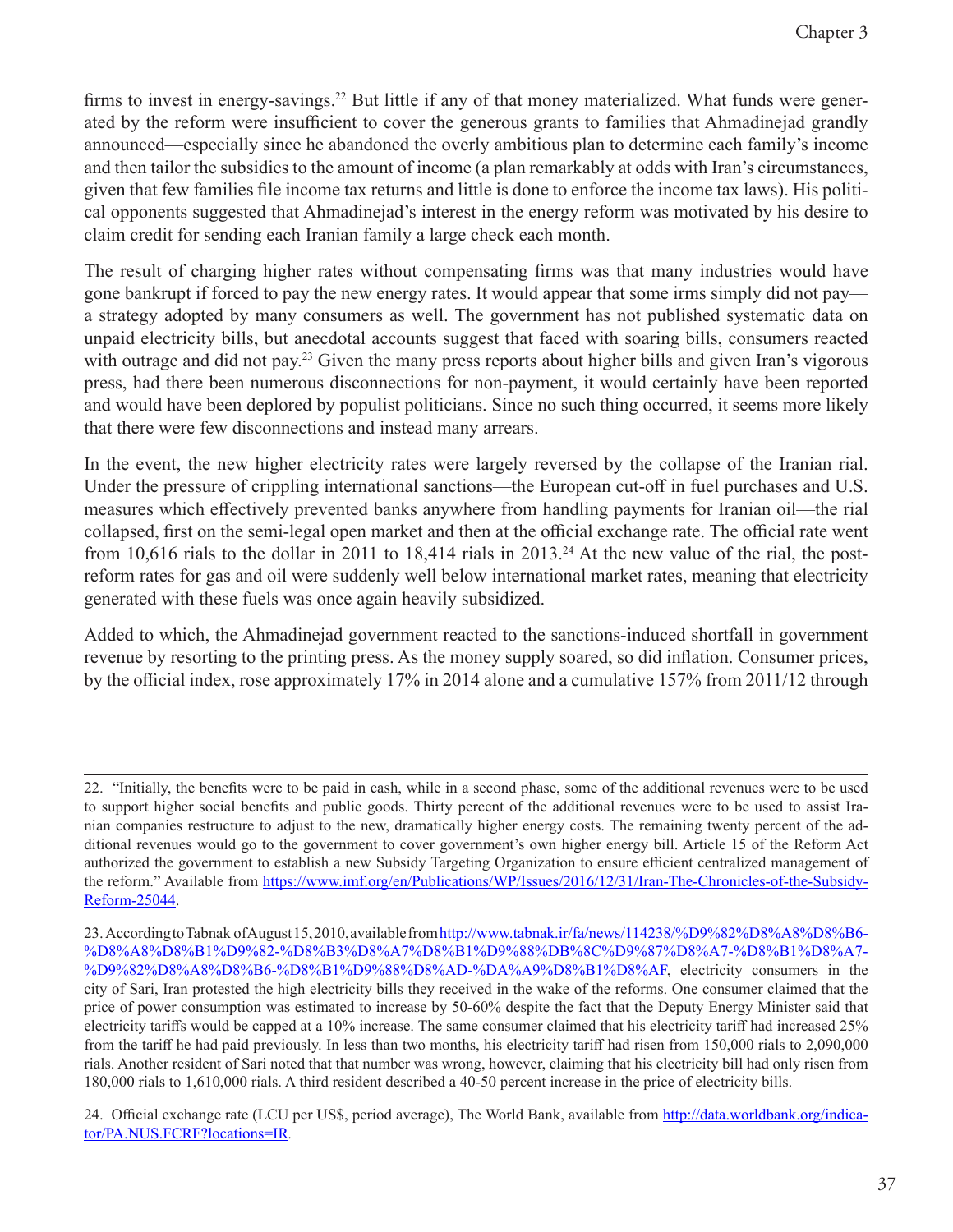$2015/16^{25}$  The electricity rates were barely adjusted. From 2010-2011, they rose from 160 to 450 rials;<sup>26</sup> since then, they have barely budged, with the average 2016 rate being about 500 rials. The impact has been that electricity is once again heavily subsidized as it was before the reform. The International Energy Agency estimated that Iran's 2015 electricity subsidies were among the highest in the world, matched only by those in Russia and Saudi Arabia (see Figure 4, Energy Subsidies by Country 2015). Note that the same estimate shows Iran as providing such large subsidies for other types of energy that its overall energy subsidies were the largest in the world.



**Figure 4: Energy Subsidies by Country 201527**

27. *IEA World Energy Outlook*, available from <http://www.worldenergyoutlook.org/resources/energysubsidies/>.

<sup>25.</sup> Consumer price index (2010 = 100), The World Bank, available from [http://data.worldbank.org/indicator/FP.CPI.](http://data.worldbank.org/indicator/FP.CPI.TOTL?locations=IR) [TOTL?locations=IR](http://data.worldbank.org/indicator/FP.CPI.TOTL?locations=IR)*.*

<sup>26.</sup> Saeed Moshiri, "Energy Price Reform and Energy Efficiency in Iran," *International Association for Energy Economics*, 2013, availble from<https://www.iaee.org/en/publications/newsletterdl.aspx?id=197>.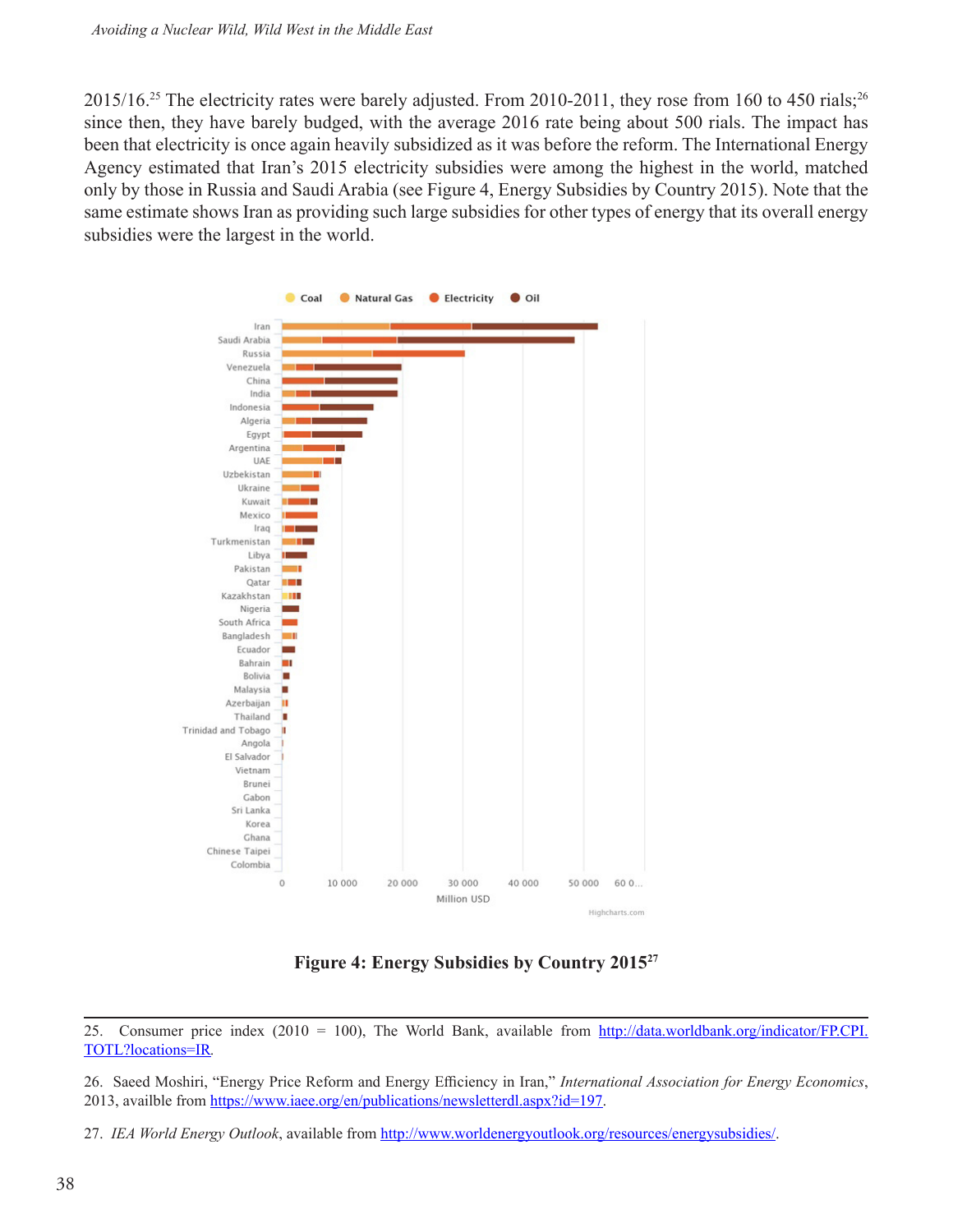An additional evidence the reform was not as far-reaching as initially envisaged is that demand for electricity was little affected by the reform, despite the dramatic increase in announced rates. Gross power generation did not fall any year in the last decade; in the year of the maximum reform (2011), it rose 3.0%, little different from the growth in other years of the decade. In the period 2010-2015, the average increase in gross power generation was 3.8%.<sup>28</sup> One could argue that a price reform would take a while to show up in consumption data, as consumers have few alternatives the day after the new rates take effect. But in a relatively short time—certainly within a couple years—consumers could shift habits and invest in energy saving technologies. The failure of demand to show much such effect certainly reinforces the view that the new rates were not effectively collected.

This dramatic and unsuccessful reform effort has left Iranian politicians with little enthusiasm for energy reform—and has made Iranian consumers highly skeptical that any announced reforms will in fact be implemented. Both politicians and consumers seem largely resigned to a continuation of current policies with only minor modifications implemented slowly. That said, it is worth pointing out the extraordinary opportunities for Iran to save money through a variety of non-nuclear avenues. Cutting subsidies is the most obvious but most difficult measure. Other steps involve changing the investment decisions, such as relying more on renewable energy and moving more towards combined cycle generation rather than single cycle. And even if those steps are not taken, it still remains the case that Iran would do better to generate in natural gas-fired facilities rather than in nuclear power.

# *Cutting Subsidies*

The failure of earlier reform efforts has left Iran with heavily subsidized electricity rates. The most obvious way to meet Iran's future electricity needs is to reduce those subsidies and therefore reduce consumption. This is entirely unlikely, especially given the experience of the earlier dramatic reform effort.

One element in the subsidized electricity rate is the subsidized price of fuel. Consider natural gas. In theory, electricity producers pay about the same rate for natural gas as do other consumers, as explained by the Stanford Iran 2040 paper:<sup>29</sup>

"In rough terms, natural gas in Iran is uniformly priced at \$34,000/mcm for residential, power, and industrial consumers (including petrochemical plant fuel) despite the profound differences in the price sensitivities of these consuming sectors. For the sake of comparison, the above price is almost 50% lower than the Henry Hub gas spot price (\$71,000 in 2016) and 90% lower than the average residential gas price in the United States (\$355,000/ mcm in 2016)."

While there is only an imperfect world market in natural gas, the price paid for natural gas by different consumers around the world has been converging. The differences were as much as five-to-one a few years ago what with the U.S. gas glut driving down prices in mid-America and with Japanese firms locked into long-term contracts.<sup>30</sup> Now, prices differentials are generally less than two-to-one. Even at the low end of that price range, Iranian electricity companies are paying less than half the market value of gas.

<sup>28.</sup> *Statistical Report on 49 Years*, p. 10. Net power generation (p. 12) followed the same pattern.

<sup>29.</sup> Azadi, et al., "The Outlook for Natural Gas, Electricity and Renewable Energy in Iran," p. 11.

<sup>30.</sup> BP, *Statistical Review of World Energy 2017*, p. 33.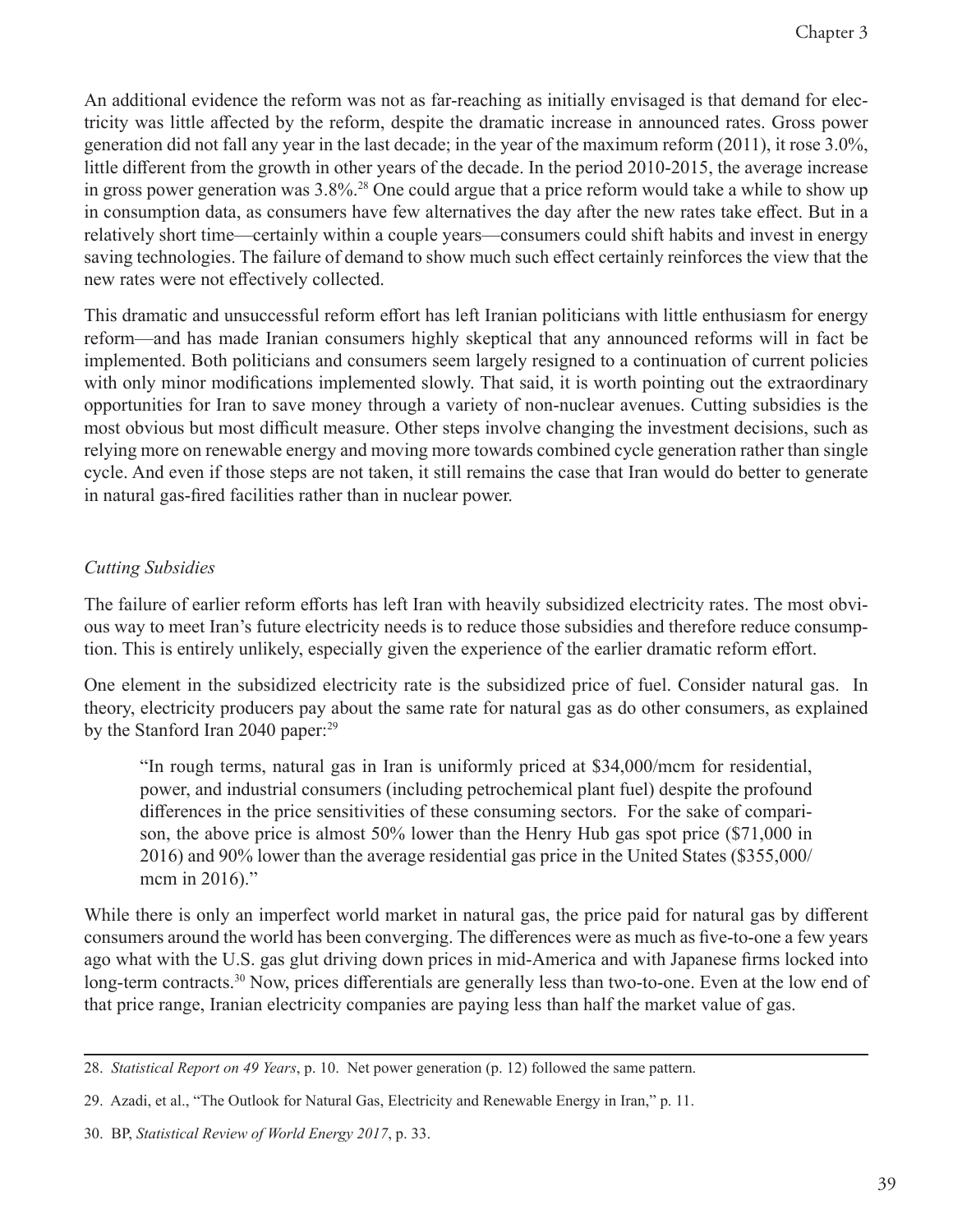But that is not the end of the subsidies for electricity. Even if the fuel used were free, the price of electricity in Iran to consumers does not cover the cost of generation and distribution. Iranian press reports, citing government officials, refer to the cost of generation and distribution—without any allowance for the fuel —as 1,000 rials per kilowatt-hour while the average price paid by consumers is 500 rials.<sup>31</sup> The end result is that the average price for electricity in Iran at 500 rials per kilowatt-hour is one-eighth the U.S. average: 1.5 cents compared to about 12 cents in the United States.

One would think that the privatization of much of the electricity generation capacity would create a powerful lobby group for more realistic electricity rates. After all, it is hard to see how the private generators make a profit if the average rate is half the cost of generation and distribution even were fuel free. However, Iranian "privatizations" have a peculiar character. For one thing, they are remarkably opaque. In June 2017, President Rouhani said that no more than 13% of the assets privatized went to truly private hands.<sup>32</sup> Many "privatized" assets ended up in the hands of those connected to the Islamic Revolutionary Guard Corps (IRGC). In the same speech, Rouhani characterized the privatization to date as transferring assets from "the government without guns" to "the government with guns"—a much quoted comment by Iranian commentators. In addition, other assets went to quasi-government entities, such as the many retirement funds run by ministries and state-owned enterprises, or the funds in each province which are supposed to transfer a large chunk of privatized assets to the poor. Since if those funds actually handed the assets to the poor, the poor would promptly sell them, driving down the price, what has happened in practice is that the central government manages those funds theoretically on behalf of the poor. It would appear that much of the privatization process has been run in a way which allows the politically well-connected to divert government funds into their pockets.

Certainly the non-transparent way in which privatization has worked has been an impediment to attracting the foreign investment Iran claims it wants for infrastructure projects. Added to which, the active role of IRGC-connected figures creates a problem for any foreign investor who does any transactions in U.S. dollars, since the U.S. government retains strict sanctions—including large penalties—aimed at foreign firms that use U.S. dollars in transactions that are linked to IRGC-related firms. These factors will be a significant impediment to attracting foreign or domestic investment for expanding electricity generating capacity. Arguably, the barriers could slow non-nuclear projects—gas or renewable—so much that they could take about as long to build as do nuclear power plants which are fully government financed.

# *Relying on More Renewable Energy*

The main form of renewable electricity generation in Iran is hydropower. The Shah added much to Iran's hydro operational capacity, which went from 309 MW in 1967—36% of the total operational capacity for all sources—to 1,804 MW in 1978, 28% of total capacity.33 After making only minor additions to hydro capacity in the first two post-revolutionary decades—hydro capacity going from 1,804 MW at the time of the 1978 revolution to 1,999 in 1998—Iran has built quite a number of hydroelectric dams in the last two decades. From 2001 to 2015, installed operational hydro capacity rose sharply, from 1,999 MW to 11,278

<sup>31. &</sup>quot;How Much is the Cost of Production of Electricity?" (in Persian; translation by author), *Donya-e Eqtesad* (the Iranian financial newspaper), October 14, 2016, available from [http://donya-e-eqtesad.com/SiteKhan/1129248.](http://donya-e-eqtesad.com/SiteKhan/1129248)

<sup>32. &</sup>quot;President of the Republic: Everyone Should Trust the Private Sector," (in Persian – author's translation), June 24, 2017.

<sup>33.</sup> All data in this paragraph are from MOE/Tavanir, S*tatistical Report on 49 Years*, p 8.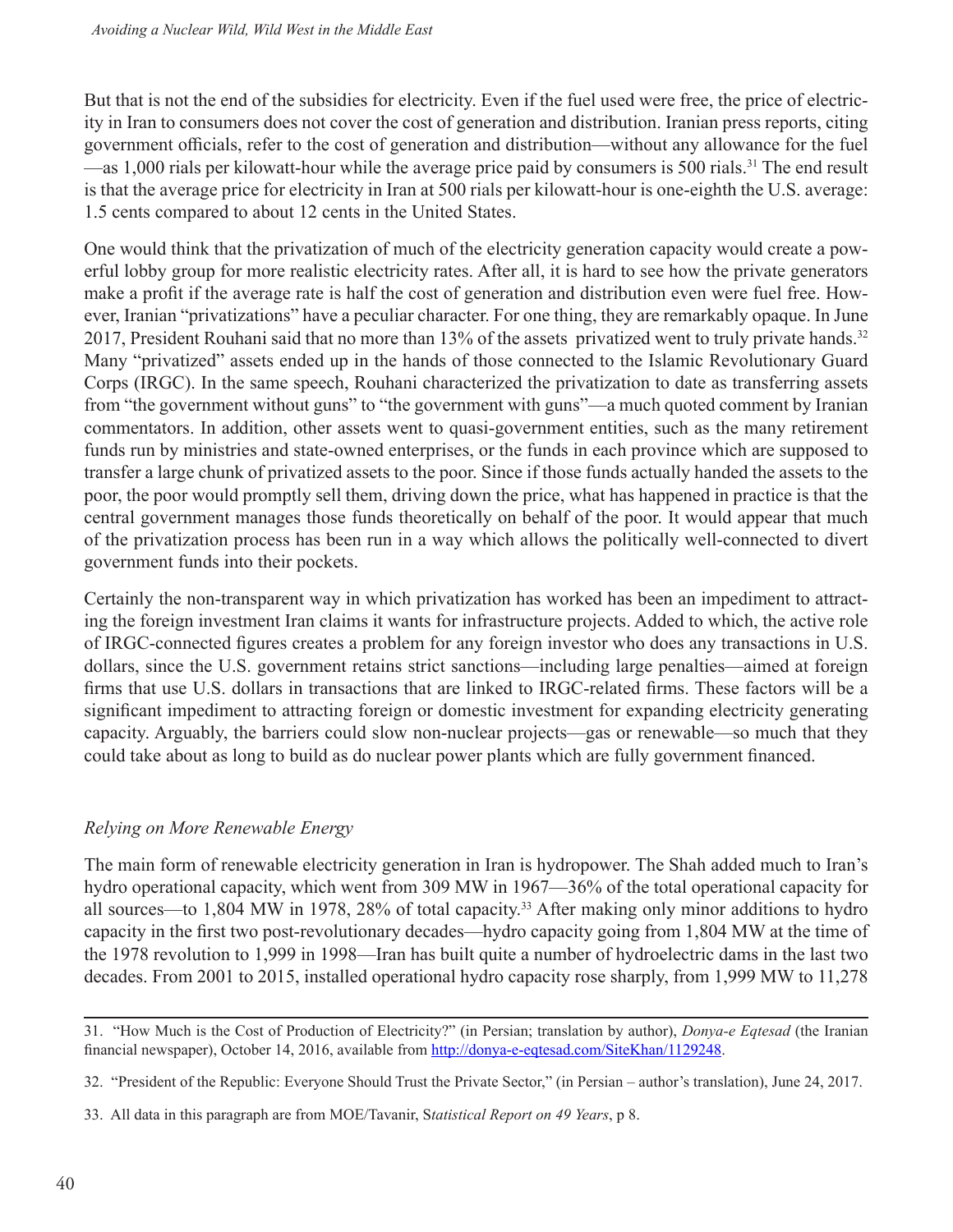MW, which meant that hydro went from 8% of total capacity to 17%.

At the same time, the government has encouraged increased irrigation with wasteful technology, with the inevitable result that water shortages have become quite common. Protests about water shortages have broken out repeatedly in various parts of the country, including protests against the building of new hydroelectric dams. It seems very unlikely that Iran would be able to continue increasing the share of hydro in electricity generation; quite the contrary, that share seems slated to decline.

In 2016, a private estimate of the non-hydropower renewable energy sector in Iran—not fully compatible with the MOE/Tavanir data cited elsewhere—was comprised of mainly wind (53.88 MW) and biomass (13.56 MW), with much smaller amounts of solar  $(0.51 \text{ MW})$ .<sup>34</sup> In 2016, the head of the Ministry of Energy (the 'MoE') stated that Iran was planning to tender 1,000 MW of wind and as much as 3,000 MW of solar projects.35 MOE will purchase all electricity generated from renewable sources by approved private sector projects at specific feed-in tariffs (FiTs). The Sixth Five-Year Development Plan calls for 5,000 MW of renewable generating capacity. Tavanir has forecast that renewables will provide 10% of Iranian power by 2021.36 Both of these forecasts seem implausibly optimistic.

To be sure, Iran has excellent natural conditions for solar power in particular. Iran is an arid country with clear skies much of the year and with large desert areas for which there are few economic uses other than solar power. Given this paper's focus on Iranian institutional arrangements and economic factors, this is not a subject which will be explored in more detail here.

# *Updating the Technology Used to Generate Electricity with Thermal Fuels*

Iran makes extensive use of steam generation rather than gas turbines. Nearly everywhere else in the world, steam is seen as an inferior technology to gas turbines. Iranian sources are more enthusiastic about steam. Indeed, one Iranian study ranked steam as the cheapest source for electricity generation.<sup>37</sup> It is not clear why steam is rated highly in Iran. Perhaps the answer is related to the need to use fuel oil during the winter months in so-called "gas" facilities. Iran's fuel oil is high in sulfur. Burning high-sulfur fuel oil is presumably not good for a turbine. Also, that fuel oil has few other economic uses and so in presumably cheap. Fuel oil is not in high demand internationally; indeed, what market does exist for the fuel oil will

34. CMS Cameron McKenna LLP, *2016 Report on Renewable Energy in Iran*, available from [http://www.satba.gov.ir/suna\\_](http://www.satba.gov.ir/suna_content/media/image/2017/02/5196_orig.pdf?t=636219021775330000) [content/media/image/2017/02/5196\\_orig.pdf?t=636219021775330000.](http://www.satba.gov.ir/suna_content/media/image/2017/02/5196_orig.pdf?t=636219021775330000) The report is sloppy on some matters, e.g., it mischaracterizes the data it presents on hydropower, which on close examination turn out to be data only on micro-hydropower projects.

35. CMS Cameron McKenna LLP, *2016 Report on Renewable Energy in Iran*, available from [http://www.satba.gov.ir/suna\\_](http://www.satba.gov.ir/suna_content/media/image/2017/02/5196_orig.pdf?t=636219021775330000) [content/media/image/2017/02/5196\\_orig.pdf?t=636219021775330000](http://www.satba.gov.ir/suna_content/media/image/2017/02/5196_orig.pdf?t=636219021775330000)*.*

36. Heba Hashem, "Who Will Fund Iran's First Batch of Renewable Energy Projects?" *Renewable Energy Trade Mission Iran*, September 15, 2016, available from [http://www.retrademissioniran.com/news-articles/2016/9/15/who-will-fund-irans-first](http://www.retrademissioniran.com/news-articles/2016/9/15/who-will-fund-irans-first-batch-of-renewable-energy-projects)[batch-of-renewable-energy-projects](http://www.retrademissioniran.com/news-articles/2016/9/15/who-will-fund-irans-first-batch-of-renewable-energy-projects). Among the foreign companies with which Iran had by September 2016 signed agreements to support renewable energy development were British Photovoltaic Association, Genesis of Italy, and Shanxi Energy of China. "Renewable energy projects in Iran: Solar Focus," October 21, 2016, *Dentons*, available from [https://www.dentons.com/en/](https://www.dentons.com/en/insights/guides-reports-and-whitepapers/2016/october/21/renewable-energy-projects-in-iran) [insights/guides-reports-and-whitepapers/2016/october/21/renewable-energy-projects-in-iran](https://www.dentons.com/en/insights/guides-reports-and-whitepapers/2016/october/21/renewable-energy-projects-in-iran)*.* 

37. Khakbazan-Fard et al., "Generation Expansion Planning for the Iran Power Grid." Three of the studies four authors work for Tavanir. They say their analysis is based on the WASP IV software package, which they characterize as "one of the wellknown power expansion planning softwares." They conclude, "For supplying the base load, steam power plants are chosen. The main reason is the lower price of the fuel for steam plants (9 months gas and 3 months HFO [heavy fuel oil]) in comparison to the fuel of gas and combined cycle power plants (9 months gas and 3 months gasoil)."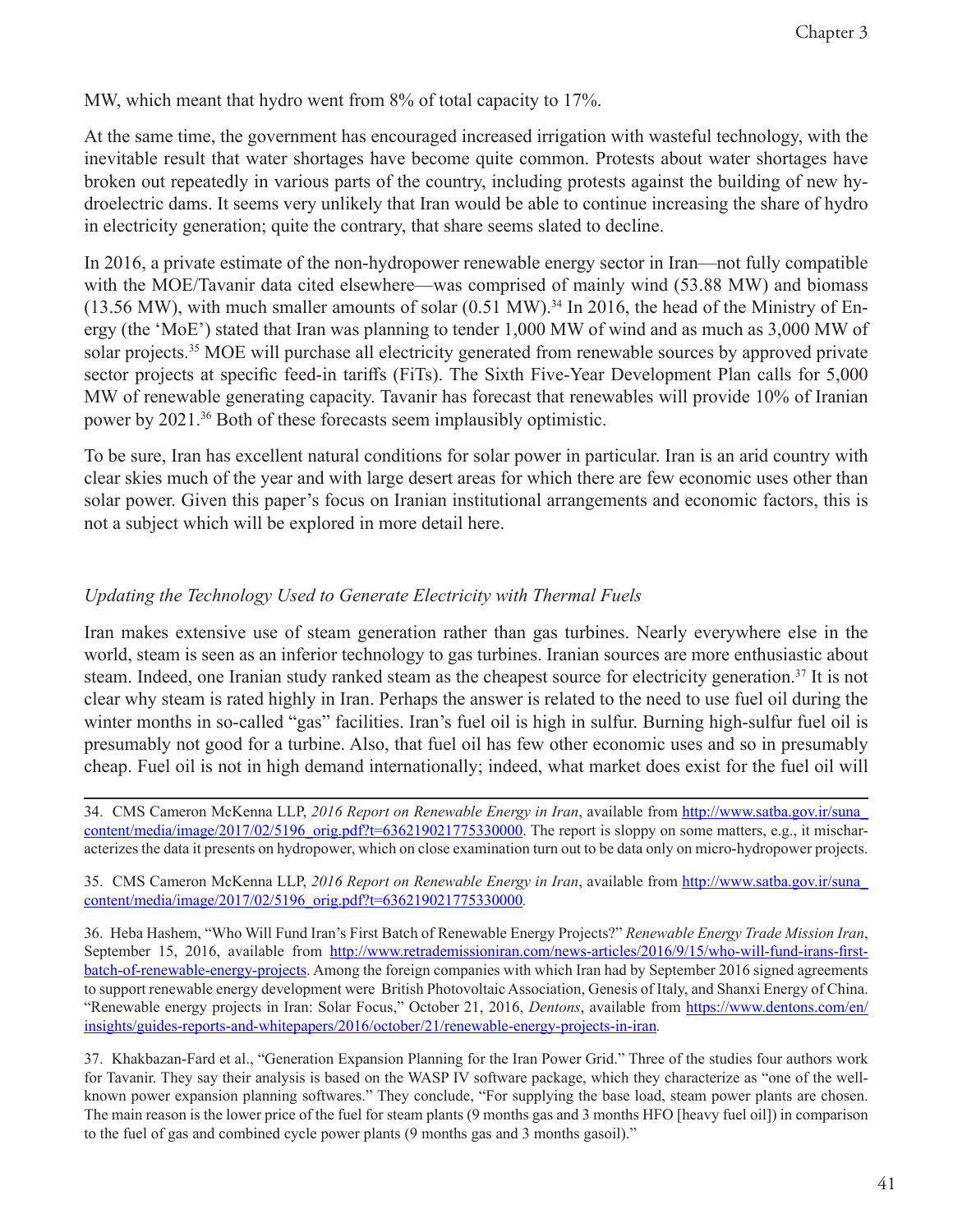largely disappear as the global shipping industry makes the shift (required by nearly all countries as part of an international agreement) to phase out use of this type of fuel in ships by 2020.

Anyway, if Iran were able to work out arrangements—perhaps including guaranteed year-round gas supply—to make steam less attractive and were Iran to phase out its large stock of aging steam facilities, it would seem Iran could gain considerable efficiencies in electricity generation.

Another issue is single-cycle versus combined-cycle gas generators. In a single-cycle gas generator, air is filtered in to an air compressor. Natural gas is introduced to a burner, where in the presence of the compressed air, it produces a high temperature and high pressure gas that spins a turbine connected to a generator, producing electricity. In a combined-cycle generator, extra electricity is produced by introducing water, where exhaust gas from the original output is used to heat water into a steam, where it turns a second turbine, generating more power through the generator, after which it is condensed and sent back to the exhaust gas chimney. A combined-cycle generator will produce up to 50% more power than a singlecycle generator.<sup>38</sup>

Since 2005, single-cycle gas turbine generation has grown 57.4%, while combined cycle has grown 64.1%. In 2015, combined cycle generated 25.3% more power than single cycle gas turbine generation. There may well be scope for more efficiencies from shifting to more combined-cycle facilities, as Iran is doing.<sup>39</sup> However, it should be noted that single-cycle facilities are better suited for firing up quickly to meet peak demand, so there will also be room for some such facilities in the best-managed system.

# *Relying on Natural Gas*

Despite some complications, Iran has much potential to continue relying on natural gas as the principal fuel for electricity production, which is precisely what all serious studies recommend and what the government has announced. Even assuming that the government's optimistic schedule for new nuclear power plants and renewable energy comes to pass, Iran will still rely on natural gas for most of the additions to its electrical generating capacity.

In recent decades, Iran has dramatically increased its reliance on natural gas. In 1978/79, Iran's electricity generation capacity was 7,086 megawatts (MW) of which natural-gas-fired facilities were only 2,523 MW. As noted before, in 2015/16, the total capacity was 64,708 MW, of which natural gas fueled 21,630 MW. In other words, of the additional in capacity, was fueled by natural gas.

That fits with Iran's general pattern of making intensive use of its natural gas. In 1979, Iran's overall gas consumption—the vast majority being outside of electricity generation—was 3.6 million barrels of oil equivalent (MBOE) compared to 83.8 MBOE of oil consumption. In 2016, gas was 180.7 MBOE and oil was 83.8 MBOE. In other words, Iran shifted from being a country which used little natural gas to one which uses a great deal.

<sup>38. &</sup>quot;Iran Increases Combined Cycle Power Output," *Financial Tribune*, July 13, 2016, available from [https://financialtribune.](https://financialtribune.com/articles/energy/45349/iran-increases-combined-cycle-power-output) [com/articles/energy/45349/iran-increases-combined-cycle-power-output](https://financialtribune.com/articles/energy/45349/iran-increases-combined-cycle-power-output)*.*

<sup>39. &</sup>quot;Iran Increases Combined Cycle Power Output," *Financial Tribune*, July 13, 2016, available from [https://financialtribune.](https://financialtribune.com/articles/energy/45349/iran-increases-combined-cycle-power-output) [com/articles/energy/45349/iran-increases-combined-cycle-power-output](https://financialtribune.com/articles/energy/45349/iran-increases-combined-cycle-power-output); "Iran Starts Construction of 890 MW Combined-Cycle Power Plant," *Financial Tribune*, January 28, 2017, available from [https://financialtribune.com/articles/energy/58312/](https://financialtribune.com/articles/energy/58312/iran-starts-construction-of-890-mw-combined-cycle-power-plant) [iran-starts-construction-of-890-mw-combined-cycle-power-plant](https://financialtribune.com/articles/energy/58312/iran-starts-construction-of-890-mw-combined-cycle-power-plant); "Two Combined-Cycle Power Plants Launched in Southern Iran," *Financial Tribune*, February 8, 2017, available from [https://financialtribune.com/articles/energy/59113/two-combined](https://financialtribune.com/articles/energy/59113/two-combined-cycle-power-plants-launched-in-southern-iran\)[cycle-power-plants-launched-in-southern-iran\](https://financialtribune.com/articles/energy/59113/two-combined-cycle-power-plants-launched-in-southern-iran\)*.*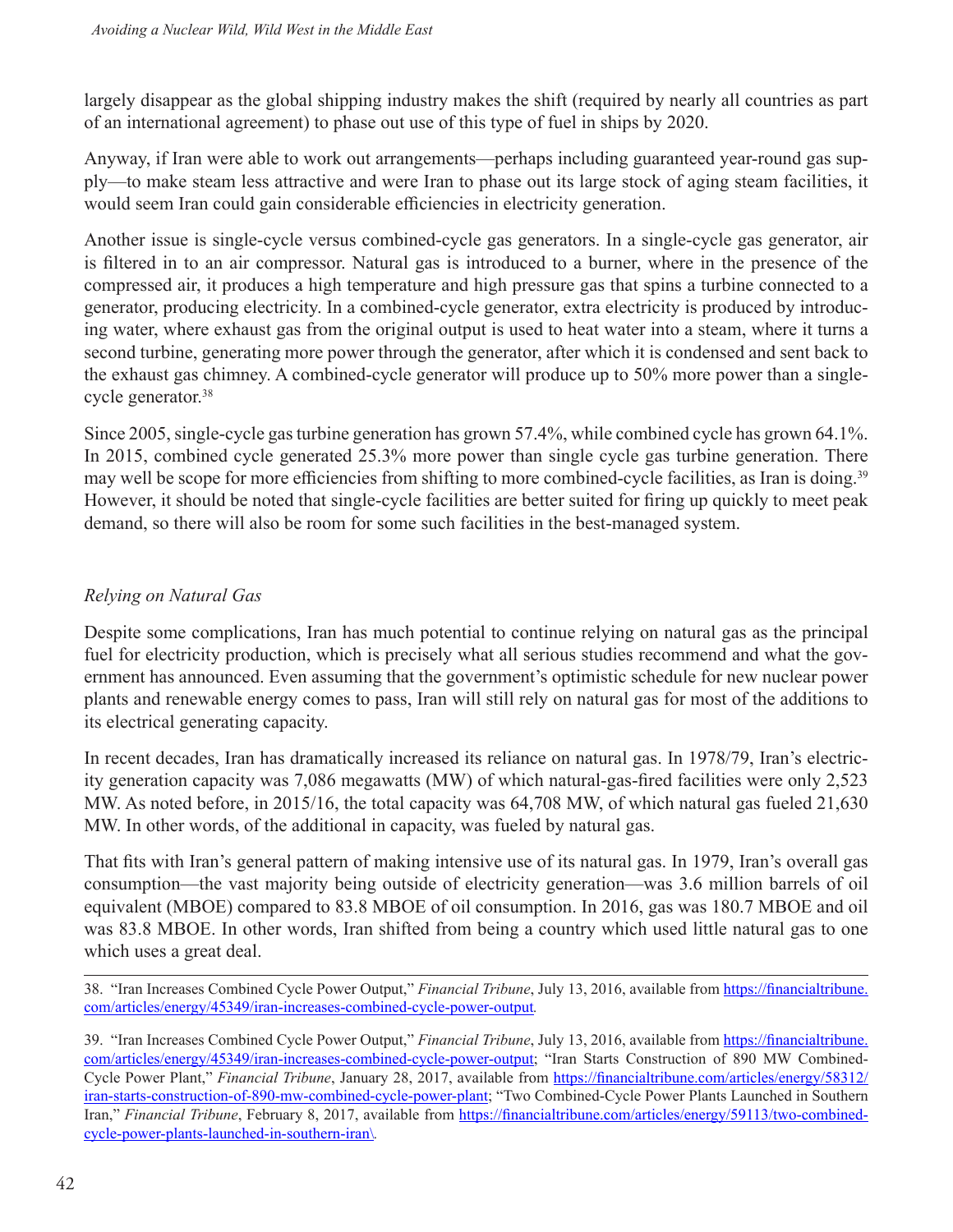Few countries in the world rely as heavily as Iran on natural gas as a proportion of their primary energy consumption. In the BP data, the share of natural gas in primary energy in Iran is 66.7 percent; in the United States, 31.5 percent; in the European Union, 23.5 percent; and in Russia, 52.2 percent.<sup>40</sup> The only countries in the same league as Iran for relying heavily on natural gas are Turkmenistan, Uzbekistan, Qatar, and Trinidad and Tobago. Natural gas in Iran is used extensively not only in heating and industrial uses, but even in ground transportation: The Iranian vehicle fleet has the world's highest share of vehicles power by compressed natural gas.<sup>41</sup> About 30% of Iranian gas consumption is for electricity generation; 30% is for space heating; 30% is for industrial uses, especially petrochemicals; and 10% is for reinjection into aging oil fields to boost pressure.<sup>42</sup>

A major reason that Iran makes such extensive use of natural gas is that it has extensive reserves. According to BP, Iran's natural gas reserves in 2017 are 33 trillion cubic meters (TCM), making up 18.2% of the global reserves.43 However, a word of caution is in order about reserve data. There is no agreed international standard for what constitutes reserves, and Iran, like many countries, is less than transparent about it calculates the reserves figures it announces (BP largely relies on figures announced by governments). The U.S. reserve figures are much more cautious than those of most countries, being calculated by strict standards designed to let investors know what companies' prospects are. Furthermore, it is not apparent why a commercial company would invest in finding reserves which are not likely to be used for many years, so it may well be the case that U.S. firms satisfy themselves with a cushion of several years' reserves and do not invest much in looking for additional reserves. In other words, figures on reserves can be a poor indicator of a country's production potential.

In many ways what is more relevant in judging Iran's prospects for increasing gas production is its historical record. As noted earlier, Iran has dramatically increased its production of natural gas from 3.6 MTOE in 1978 to 180.7 MTOE in 2016. This expansion has been particularly marked in recent years; 2011 production was 143.9 MTOE, meaning that production rose in 2011-2016 on average 4.7% per annum. However, Iranian MOE data show an odd 200-2013 dip in use of natural gas as fuel for electricity generation. The data from which Figure 3 is said to be drawn show gas used for electricity generation at 43.4 billion cubic meters (BCM) in 2009 falling to 36.6 BCM in 2013, before then jumping upwards to 50.2 BCM in 2014 and 58.4 BCM in 2015. This is roughly consistent with the BP data on Iranian gas consumption in all sectors, which shows rather slower growth in 2009-2013 before jumping in 2014-2015. But it is by no means clear why this may have happened. Reasons could have included problems in gas production or excessive amounts of fuel oil and diesel which Iran had problems marketing abroad.

The domestic market looks to be the best place to use the increasing Iranian production of gas, given that prospects for exporting gas look poor. Besides political sensitivities with neighbors Turkey and Pakistan, Iran has not offered attractive price terms and has had great difficulties securing financing for pipelines. As for exporting liquefied natural gas (LNG), Iran does not and is not likely to get access to U.S. technology for such key components as gas compressors. Even if that problem can be bypassed as alternative

40. BP, *Statistical Review of World Energy 2017.*

<sup>41.</sup> Indeed, according to Automotive Megatrends, Iran has the second largest fleet of natural gas vehicles in the world. "Back to business: Iran, a new emerging market," *Megatrends*, July 12, 2016, available from [https://www.automotiveworld.com/](https://www.automotiveworld.com/analysis/back-business-iran-new-emerging-market/) [analysis/back-business-iran-new-emerging-market/.](https://www.automotiveworld.com/analysis/back-business-iran-new-emerging-market/)

<sup>42.</sup> Azadi et al., "The Outlook for Natural Gas, Electricity, and Renewable Energy in Iran."

<sup>43.</sup> BP, *Statistical Review of World Energy 2017*. The data on 1978 consumption compared to 2016 come from the underpinning tables published along with that report.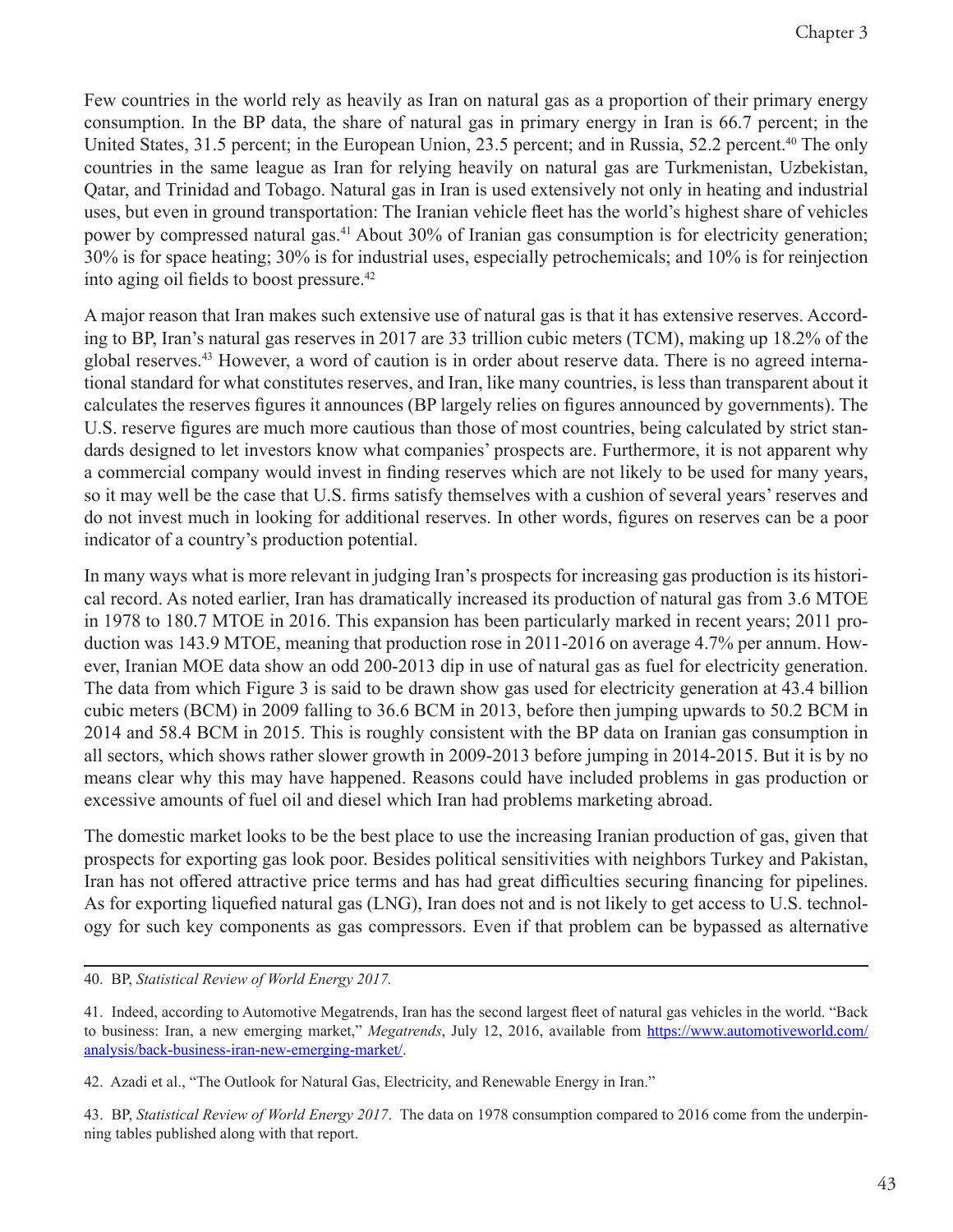suppliers develop better LNG technologies, Iran faces the problem of an extraordinary increase in LNG capacity coming in the not-too-distant future from Australia and then a few years later from the United States. In a well-supplied market, Iran would have difficulty competing—both for political reasons and because Iran's political culture makes it difficult for any Iranian official to agree to terms attractive to foreign purchasers without facing charges at home that they sold out the nation's interests.

While Iran has had great success over the years at increasing its gas output, it must be acknowledged that Iran has not been able to meet peak demand in the winter—in part because Iran has done a very poor job at constructing storage facilities where gas could be stored in the summer and then drawn down in the winter (reports circulate that Iran's storage capacity is on the order of a week of consumption, compared to much more in other countries with similarly harsh winters). And Iran will face constraints expanding its gas production because of the high capital requirements and Iran's limited access to international financial markets. That said, Iran continues to flare large amounts of natural gas rather than gathering the gas for productive use. The Stanford study estimates the flared gas at 33,000 MCM/day.<sup>44</sup> That matches the estimate from the World-Bank-run Global Gas Flaring Reduction Partnership in conjunction with major energy companies, which uses a satellite to estimate flaring around the world; its estimate of Iran's flaring in 2015 was 12,000 million cubic meters for the year, or 34,000 MCM/day.45 That is equal to about 6% of Iran's current gas production; alternatively, that is 20% of the 58,154 MCM of gas used by Iran's power plants in 2015.46 The Stanford study places the cost of capturing now-flared natural gas at \$60,000-80,000 per MCM. In other words, by ending flaring, Iran has low-cost means to increase its gas output sufficient to meet the additional needs of electricity generation by efficient combined-cycle facilities.

To be sure, one can make the argument that Iran might do better to use much of the gas it can produce in the next few decades to re-inject into its aging oil fields, thereby boosting oil output while preserving the gas to be used several decades from now. The Stanford Iran 2040 study was only the latest study pointing out that such re-injection is one of the highest return uses of Iran's gas: It calculated the value per MCM from re-injection as \$200,000 compared to \$50,000 from electricity generation or space heating, which did not even include the value of the gas which can be recovered in future years after oil has been extracted from the field into which the gas is reinjected.<sup>47</sup> Re-injecting gas has been recommended by Iranian technocrats since the Shah's days, but Iran has for forty years failed to act meaningfully to take advantage of this obvious way to sustain and increase oil production. Iran has spent many tens of billions of dollars on new investment in oil production which could have been saved had it instead acted to reinject natural gas in the aging fields. The failure to end flaring has been arguably as, if not more costly, than all of the policy decisions Iran has taken about electricity production, including the investment in nuclear energy.

<sup>44.</sup> Azadi et al., "The Outlook for Natural Gas, Electricity, and Renewable Energy in Iran," pp. 11-12.

<sup>45.</sup> Global Gas Flaring Reduction Partnership, available from<www.worldbank.org/en/programs/gasflaringreduction#7>.

<sup>46.</sup> Gas production from *BP Statistical Review*; fuel used for electricity generation in 2015 from *Statistical Report on 49 Years*, p. 14.

<sup>47.</sup> Azadi et al., "The Outlook for Natural Gas, Electricity, and Renewable Energy in Iran," pp 12-13. Admittedly, the value of CNG for ground transport, at \$450,000 per MCM, and of exported gas, at \$270,000 per MCM, were higher than reinjection, but the study notes the constraints on expanding use of gas for either of those purposes. The value of gas for industrial purposes ranged from \$50,000 to \$155,000 per MCM, with the higher figure being for petrochemical feedstock.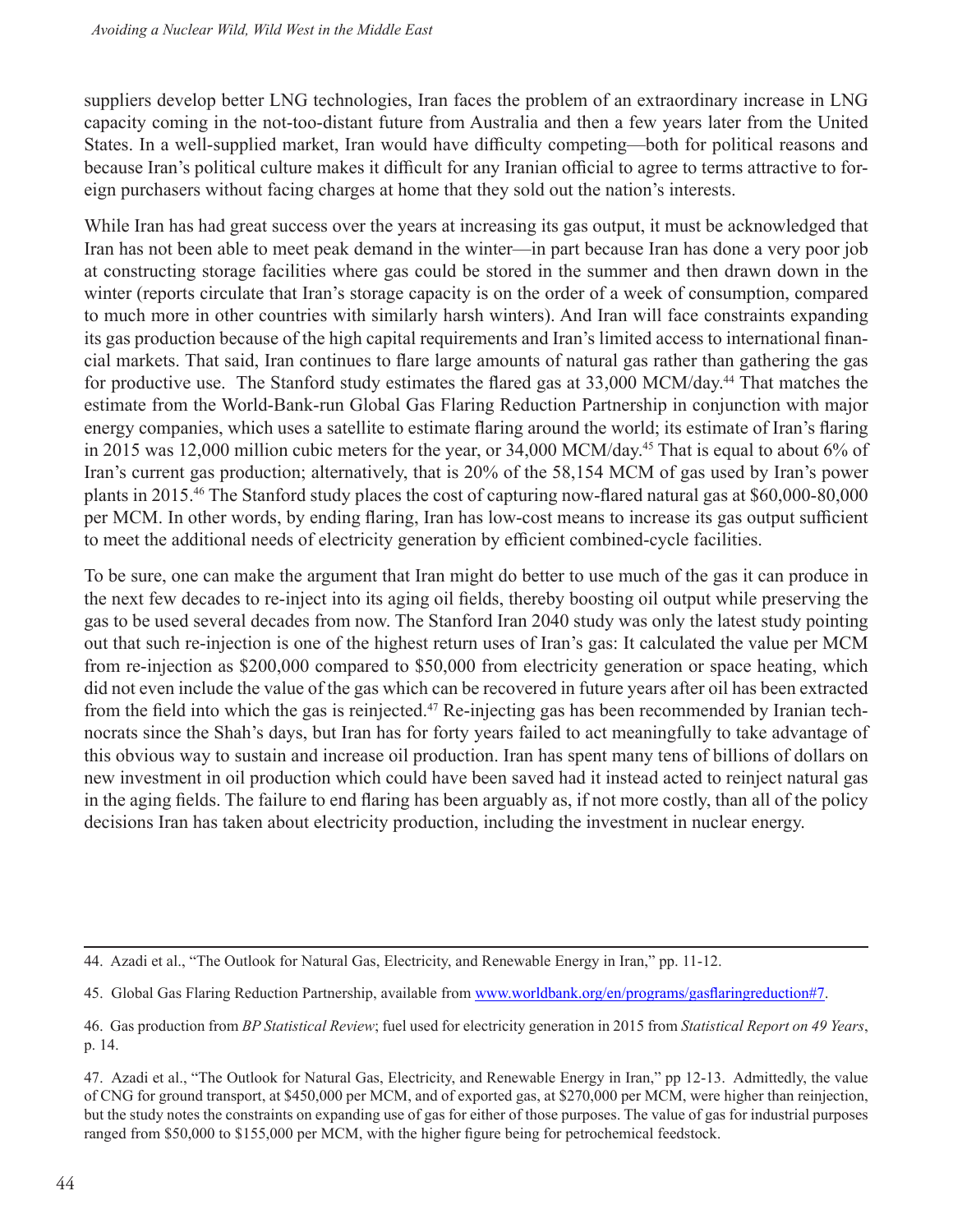# *Environmental Considerations*

Iran's major cities, especially Tehran, suffer from dreadful air pollution. The vast majority of the pollution comes from the use of oil, especially gasoline and diesel in vehicles. Iran's vehicle fleet has rudimentary pollution control technology, and Iran's gasoline is of a low standard. Because relatively little of Iran's air pollution comes from electricity generation, any measures to reduce electricity demand or produce electricity from less polluting sources than the natural gas now used to produce most of Iran's electricity would have little impact on Iran's urban air pollution problems. Specifically, any benefit from using nuclear power to generate electricity would have modest to negligible impact on Iran's air quality problems.

In many countries, the waste produced by nuclear power has become an environmental headache. That is not and probably would not be the case in Iran. Iran has been and likely will for the near future be dependent on nuclear power plants built by Russia. Under considerable international pressure—not least from the United States—exerted because of concern that reactor waste could provide Iran the basis for reprocessing plutonium for nuclear weapons, Russia requires Iran to surrender in a timely manner all nuclear waste materials to Russia. One could argue that Iran's use of nuclear power contributes to the global problem of nuclear waste disposal, but it is not apparent that Iranian authorities would factor into their decision-making the impact that they may have on a global problem as distinct from an Iran-specific problem.

During the negotiations of the JCPOA, Iranian officials repeatedly stated that Iran intended to design its own power plants which would use the enriched uranium fuel Iran was producing.<sup>48</sup> That was in response to repeated Russian statements that Russia would only sell power plants to Iran if all the fuel came from, and was returned to, Russia—a pledge meant to reassure Western countries there was little proliferation risk from Russian power plants sold to Iran. However, Iranian officials have said that in the negotiations about two additional power plants, Russia has been willing to consider Iran providing the fuel. This has not been confirmed by the Russian side. But it possible Iran will provide some supplier—perhaps China —who would be willing to provide Iran a power plant that is to be fueled by Iranian-produced enriched uranium. If so, then Iran would have to consider how to dispose of the fuel. There does not seem to have been any discussion in Iran about this issue. In this context, it is worth noting that Iran has two vast deserts of salt flats—perhaps a fuel disposal site could be located in one of these.

#### *Why the Enthusiasm for Nuclear Power?*

Obviously one reason Iranian officials are enthusiastic about nuclear power is the potential it gives for a nuclear weapons option. However, additional factors are also at play. Those include attraction for what is perceived as advanced technology and also the institutional arrangements in electricity generation.

<sup>48. &</sup>quot;Annex I – Nuclear-related Measures," U.S. Department of State, p. 2, available from [https://www.state.gov/documents/](https://www.state.gov/documents/organization/245318.pdf) [organization/245318.pdf](https://www.state.gov/documents/organization/245318.pdf).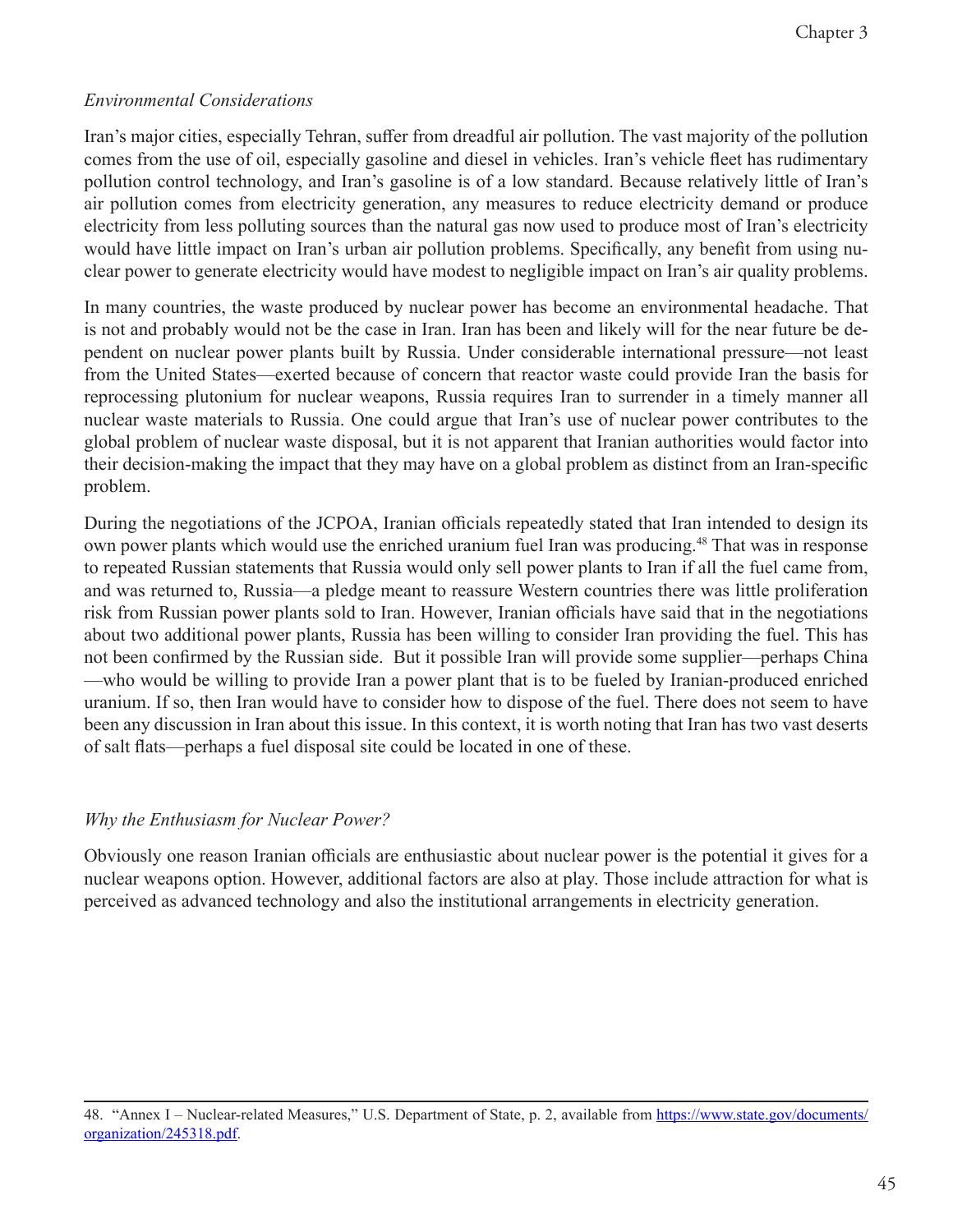#### Attraction of Advanced Technology

One of the main themes in Khamenei's public statements is the importance of Iran's scientific advance and what he sees as Western opposition to Iranian scientific progress:

"Colonial countries are quite aware of the fact that in order to keep a country under their political and economic dominance, they should bar its scientific progress."<sup>49</sup>

"They are opposed to the progress and development of the Iranian nation. They do not want an Islamic and independent country to achieve scientific progress and possess advanced technology in the Middle East region, a region which possesses most of the world's oil and which is one of the most sensitive regions in the world. They are worried about anything that can help the regional nations to achieve independence, self-reliance and self-sufficiency. They want this populous region, which is rich in mineral resources, to be in need of them forever. This is why they are opposed to our possessing modern technology and to our youngsters making progress in scientific areas. It is hard for the global arrogance to accept that the talented Iranian nation has been able to take great strides in the field of science and technology, especially in the field of nuclear technology. They want Iran's energy to be always dependent on oil, since oil is vulnerable to the policies of world powers. They aim to control other nations with invisible ropes."<sup>50</sup>

Khamenei sees nuclear power in this light. That is more than a bit peculiar, given that nuclear power is a 60-year-old technology which has not proven particularly successful in the most scientifically advanced countries. But Khamenei is not the most up-to-date in his praise of technology and science; for instance, he rarely refers to software and computer technology.

Besides scientific progress, Khamenei's other fixation is on self-reliance. Khamenei has made numerous statements over the past few years highlighting Iran's need for economic self-reliance, which, in his eyes, will enable Iran to be politically independent. For example, his statement that "Iran should not be pinning its hopes on when the enemy will lift the sanctions…the hell with them. We should look into what we can do ourselves."<sup>51</sup> One might suggest this is a bit odd, given that so much of Iran's economic well-being comes from oil exports. And one might ask how reliance on nuclear power promotes economic self-reliance, given that Iran has no capacity to make the fuel rods needed for a nuclear power station and is not likely to be able to do so for a long time to come. But in Khamenei's mind, nuclear power is connected to economic self-reliance.

#### Institutional Arrangements Favoring Nuclear Power

Certain institutional arrangements made the original decision to pursue nuclear power more attractive, and other institutional factors proceeded to reinforce the original choice. To start, there was the initial decision to invest in nuclear power. One factor that may have been involved was that the institutional separation between the electricity generator—i.e., at the time, entirely MOE—and the fuel supplier. MOE does not

50. Ibid, p. 23.

<sup>49.</sup> Karim Sadjadpour, *Reading Khamenei: The World View of Iran's Most Powerful Leader*, Washington, DC: Carnegie Endowment for Peace, 2009, p. 11, available from [http://carnegieendowment.org/files/sadjadpour\\_iran\\_final2.pdf](http://carnegieendowment.org/files/sadjadpour_iran_final2.pdf).

<sup>51. &</sup>quot;Iran's leader calls for self-reliance in face of sanctions," *Middle East Institute*, 2014, available from [http://www.mei.edu/](http://www.mei.edu/content/irans-leader-calls-self-reliance-face-sanctions) [content/irans-leader-calls-self-reliance-face-sanctions](http://www.mei.edu/content/irans-leader-calls-self-reliance-face-sanctions)*.*